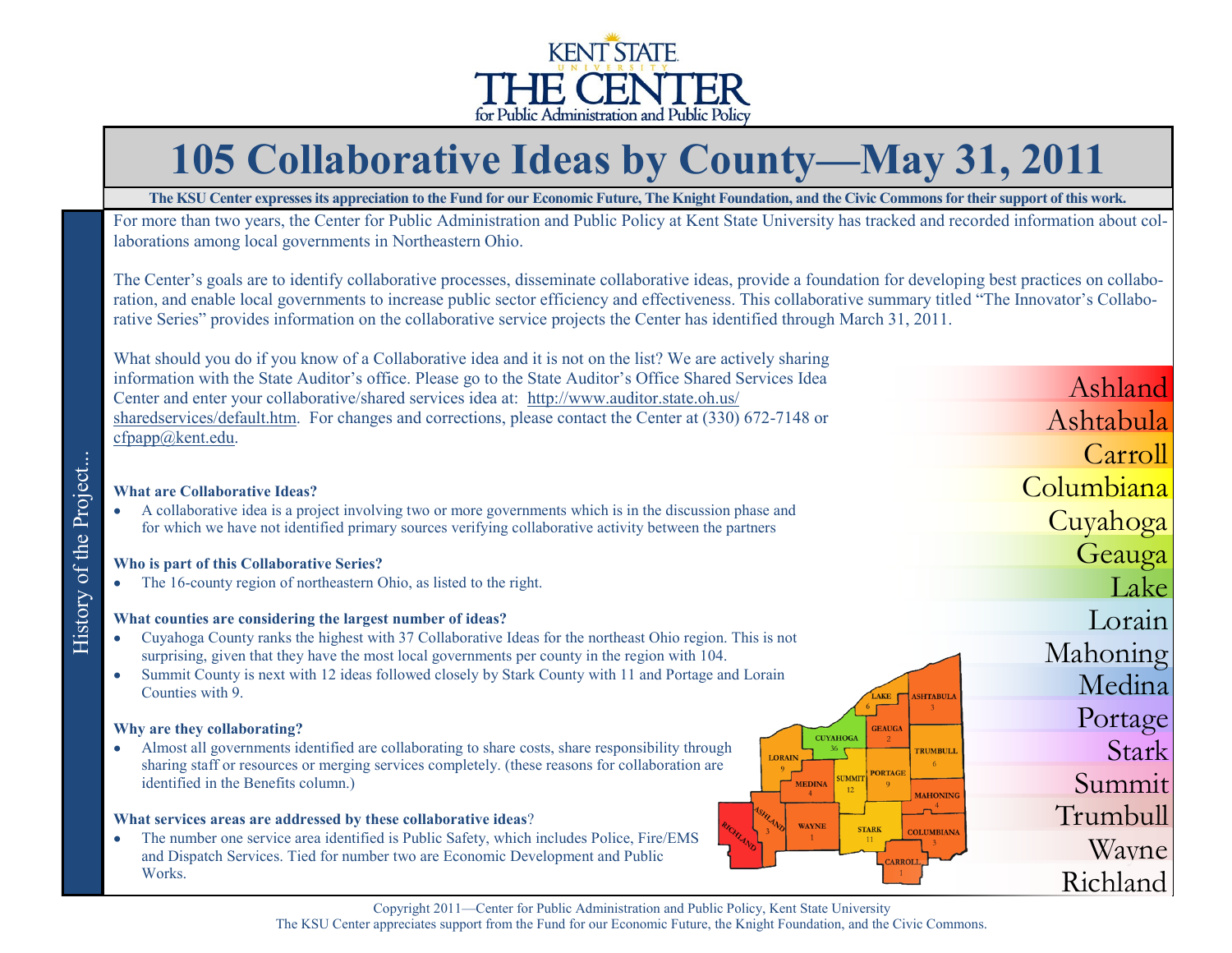

# **105 Collaborative Ideas Sorted by County**

## May 31, 2011

| <b>Concept</b>                                            | <b>Meaning</b>                                              | <b>Categories</b>                                                                                                                                                                                                                                                                                                                        |
|-----------------------------------------------------------|-------------------------------------------------------------|------------------------------------------------------------------------------------------------------------------------------------------------------------------------------------------------------------------------------------------------------------------------------------------------------------------------------------------|
| <b>Title of Collaboration</b>                             | Names of the<br>Partners and<br>reason for<br>collaborating | All titles are unique to the collaboration                                                                                                                                                                                                                                                                                               |
| <b>Benefits of Collaboration</b>                          | Manner in which<br>partners are<br>collaborating            | Sharing responsibility for service provision, sharing responsibility for costs, sharing the benefits of revenue, merging administrative<br>staff and reesponsibility, merging service providing staff and responsibility, Merging the partner organizations completely                                                                   |
| <b>Service Area Involved in</b><br><b>Collaboration</b>   | Service area in<br>which partners are<br>collaborating      | Economic Development and Transit, Education (schools and libraries), Health and Environment, Planning, Public Safety (fire, police,<br>dispatch), Public Works (utilities, city services), Other                                                                                                                                         |
| <b>County in Which the</b><br><b>Collaboration Occurs</b> | County<br>collaboration is in                               | Ashland, Ashtabula, Carroll, Columbiana, Cuyahoga, Geauga, Lake, Lorain, Mahoning, Medina, Portage, Richland, Stark, Summit,<br>Trumbull, Wayne                                                                                                                                                                                          |
| <b>Status of the Collaboration</b>                        | status/program<br>based on updates<br>from partner site     | Idea- a collaborative project which is in the discussion phase and for which we have not identified primary sources verifying<br>collaborative activity between two more more partners<br>Action- a collaborative project for which we have identified a primary source verifying collaborative activity between two or more<br>partners |
| <b>Leader of the Collaboration</b>                        | <b>Lead Community</b>                                       | Name of Lead Community                                                                                                                                                                                                                                                                                                                   |
| <b>Partners in the Collaboration</b>                      | Names of Partners in<br>Collaboration                       | Names of other entities (municipalities, depts., etc.) in agreement                                                                                                                                                                                                                                                                      |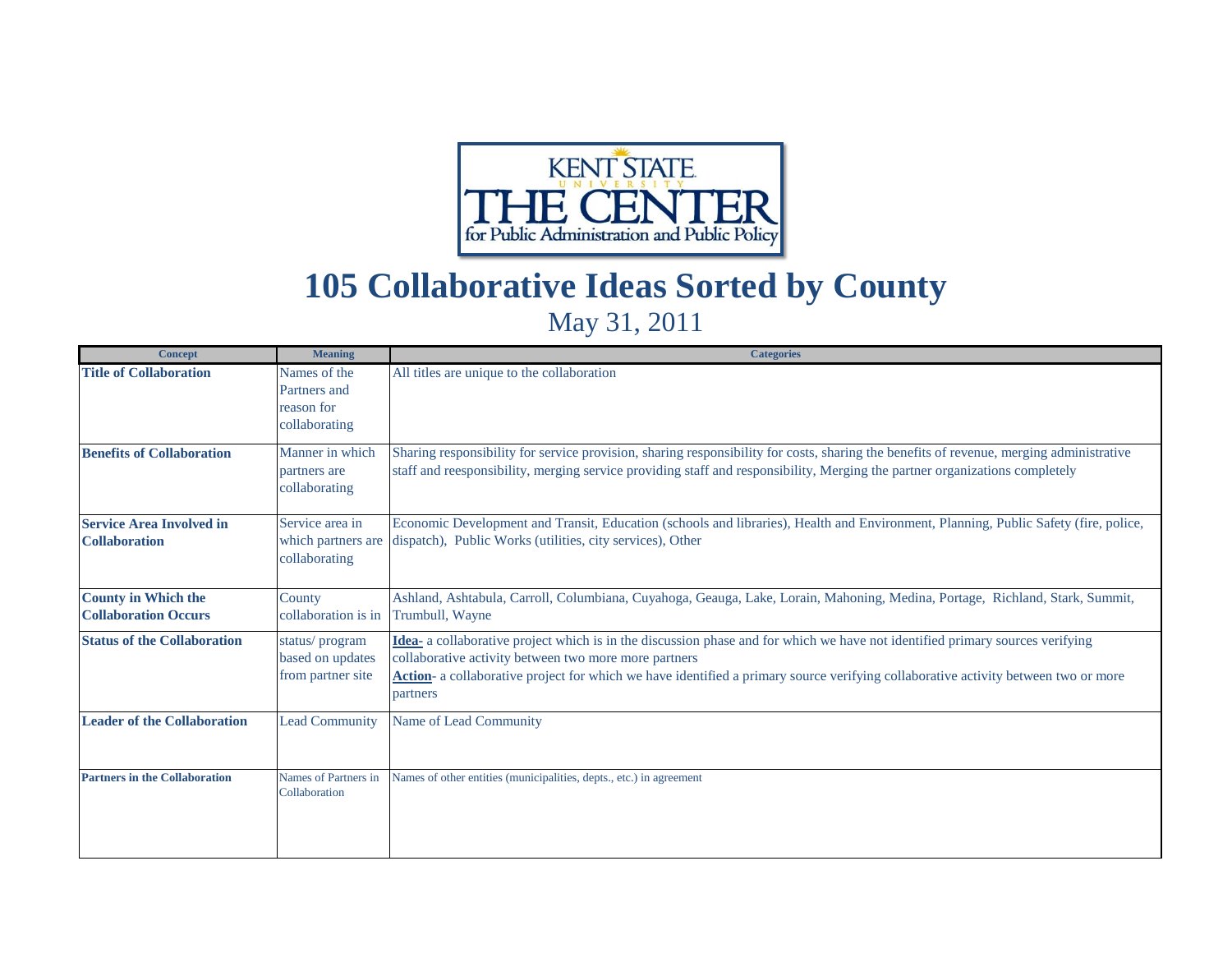

|                |                |                                                                                  |                                     |                                                                                                                                                                                                                                | <b>Ashland</b>                                                 |                     |                       |                    |
|----------------|----------------|----------------------------------------------------------------------------------|-------------------------------------|--------------------------------------------------------------------------------------------------------------------------------------------------------------------------------------------------------------------------------|----------------------------------------------------------------|---------------------|-----------------------|--------------------|
|                | #              | <b>TITLE</b>                                                                     | Lead                                | <b>Partners</b>                                                                                                                                                                                                                | <b>Benefits</b>                                                | <b>Service Area</b> | <b>Other Counties</b> | <b>Status</b>      |
|                | 1              | Ashland-Wayne<br>Regional<br>Communications<br>Dispatch                          | City of Ashland                     | City of Orrville, City of Rittman, City of<br>Wooster, Wayne County, Ashland County,<br>Wayne County Sheriff's Department, Ashland<br>County Sheriff's Department, Wooster City<br>Fire, Ashland City Fire, Orrville City Fire | Sharing Responsibility Public Safety<br>For Costs              |                     |                       | Collaborative Idea |
| <b>Ashland</b> | $\overline{c}$ | Metropolitan<br>Emergency<br>Communications<br>Center Joint Dispatch<br>Services | City of Mifflin                     | Mifflin Township, Plain Township, Jefferson<br>Township, Truro Township, Violet Township<br>and the City of Whitehall                                                                                                          | Sharing Responsibility Public Safety<br>For Providing Services |                     |                       | Collaborative Idea |
|                | 3              | Roaming Shores-<br>McDonald Mobile<br>Sewer Inspection                           | Village of Roaming<br><b>Shores</b> | Village of McDonald, Village of Lordstown,<br>Village of Geneva-on-the-Lake, Village of<br>Andover, Village of Orwell, Village of<br>Madison, Village of Burton, Village of<br>Garrettsville                                   | Sharing Responsibility Public Works<br>For Providing Services  |                     |                       | Collaborative Idea |
|                |                |                                                                                  |                                     |                                                                                                                                                                                                                                | <b>Ashtabula</b>                                               |                     |                       |                    |
|                | #              | <b>TITLE</b>                                                                     | Lead                                | <b>Partners</b>                                                                                                                                                                                                                | <b>Benefits</b>                                                | <b>Service Area</b> | <b>Other Counties</b> | <b>Status</b>      |
| Ashtabula      | 1              | Ashtabula County<br>Planning Collaborative                                       | Ashtabula County                    | City of Geneva, Geneva Township, Village of<br>Geneva-on-the-Lake, Harpersfield Township,<br>and the Geneva City/Harpersfield Township<br>Joint Economic Development District #2                                               | Sharing Responsibility Planning<br>For Providing Services      |                     |                       | Collaborative Idea |
|                |                |                                                                                  |                                     |                                                                                                                                                                                                                                |                                                                |                     |                       |                    |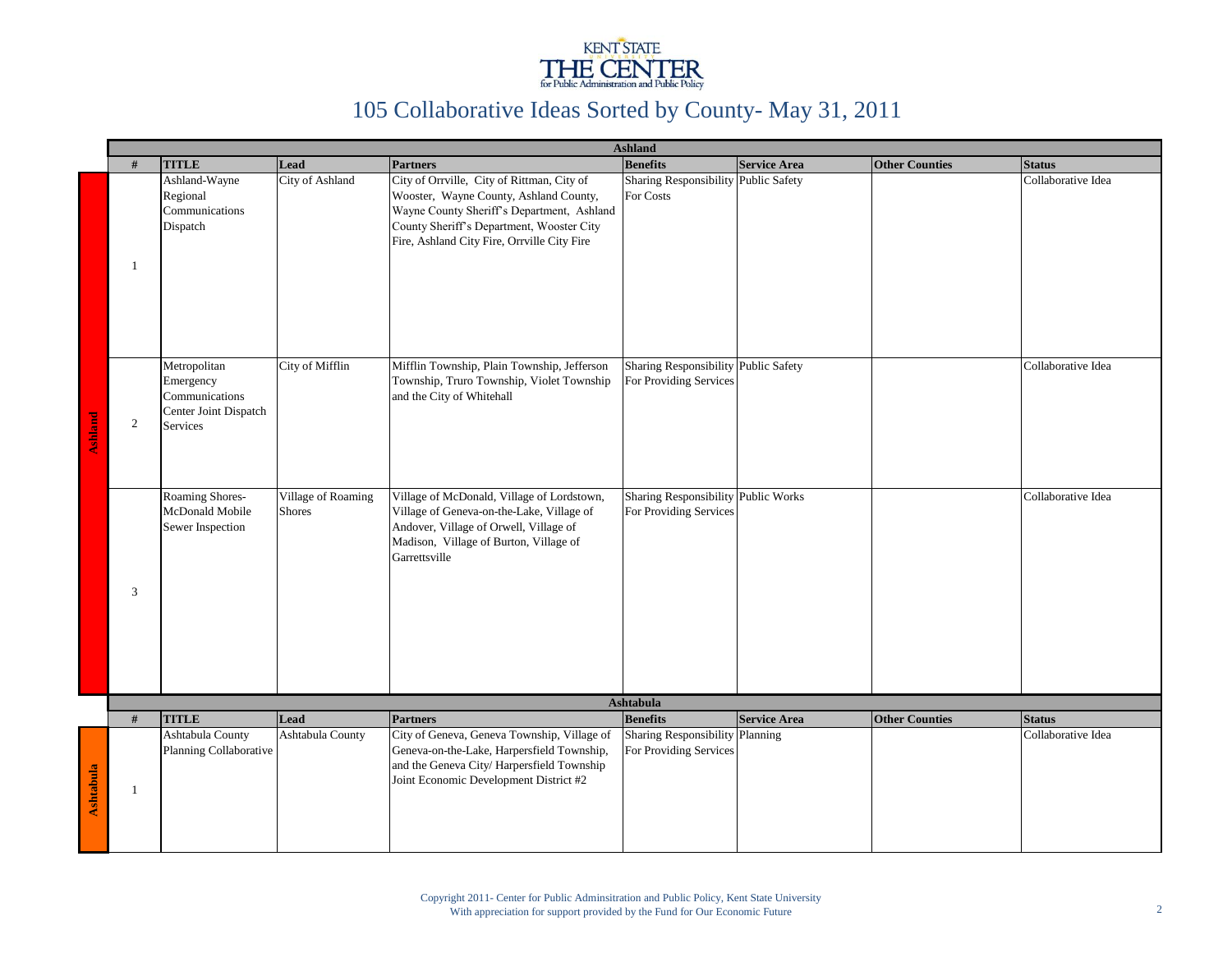

| Ashtabula  |                |                                                                                                                                              |                                                 |                                                                                                                                                      |                                                         |                     |                       |                    |
|------------|----------------|----------------------------------------------------------------------------------------------------------------------------------------------|-------------------------------------------------|------------------------------------------------------------------------------------------------------------------------------------------------------|---------------------------------------------------------|---------------------|-----------------------|--------------------|
|            | #              | <b>TITLE</b>                                                                                                                                 | Lead                                            | <b>Partners</b>                                                                                                                                      | <b>Benefits</b>                                         | <b>Service Area</b> | <b>Other Counties</b> | <b>Status</b>      |
|            | $\overline{2}$ | Geneva-Ashtabula<br><b>Automated Meter</b><br>Reading                                                                                        | City of Geneva                                  | Ashtabula County Water System, City of<br>Geneva Water System                                                                                        | Sharing Responsibility Public works<br>For Costs        |                     |                       | Collaborative Idea |
| Ashtabula  | 3              | Geneva-Columbiana<br>Geographic<br><b>Information System</b><br>Cooperative for Sewer<br>Mapping                                             | City of Geneva in<br>Ashtabula County           | City of Columbiana, Village of Wellsville,<br>Buckeye Water District, Village of Wellington, For Costs<br>Village of Lakemore, Village of Carrollton | Sharing Responsibility Public Works                     |                     |                       | Collaborative Idea |
|            |                |                                                                                                                                              |                                                 |                                                                                                                                                      | <b>Carroll</b>                                          |                     |                       |                    |
|            | #              | <b>TITLE</b>                                                                                                                                 | Lead                                            | <b>Partners</b>                                                                                                                                      | <b>Benefits</b>                                         | <b>Service Area</b> | <b>Other Counties</b> | <b>Status</b>      |
| Carroll    | -1             | Wellsville Local<br>School District and<br>Trumbull, Mahoning<br>schools- No Child Left<br><b>Behind Compliance</b>                          | Wellsville Local<br><b>School District</b>      | Trumbull County School Districts, Mahoning<br><b>County School Districts</b>                                                                         | <b>Sharing Responsibility Education</b><br>For Costs    |                     | Trumbull, Mahoning    | Collaborative Idea |
|            |                |                                                                                                                                              |                                                 |                                                                                                                                                      | Columbiana                                              |                     |                       |                    |
|            | #              | <b>TITLE</b>                                                                                                                                 | Lead                                            | <b>Partners</b>                                                                                                                                      | <b>Benefits</b>                                         | <b>Service Area</b> | <b>Other Counties</b> | <b>Status</b>      |
|            | $\mathbf{1}$   | Columbiana Local<br>School District,<br>Southern Local School<br>District, Associated<br>Land Owners of the<br>Ohio Valley Mineral<br>Rights | Associated land<br>Owners of the Ohio<br>Valley | Columbiana Local School District, Southern<br>Local School District, Associated Land Owners For Providing Services<br>of the Ohio Valley             | Sharing Responsibility                                  | Other               |                       | Collaborative Idea |
| Columbiana | $\overline{2}$ | Salem-Columbiana<br><b>Gas Rights</b>                                                                                                        | City of Salem                                   | Columbiana County                                                                                                                                    | <b>Sharing Responsibility Public Works</b><br>For Costs |                     |                       | Collaborative Idea |
|            | 3              | Wellsville Local<br>School District - Other School District<br><b>Local School Districts</b>                                                 | <b>Wellsville Local</b>                         | Other Local School Districts                                                                                                                         | <b>Sharing Responsibility Education</b><br>For Costs    |                     |                       | Collaborative Idea |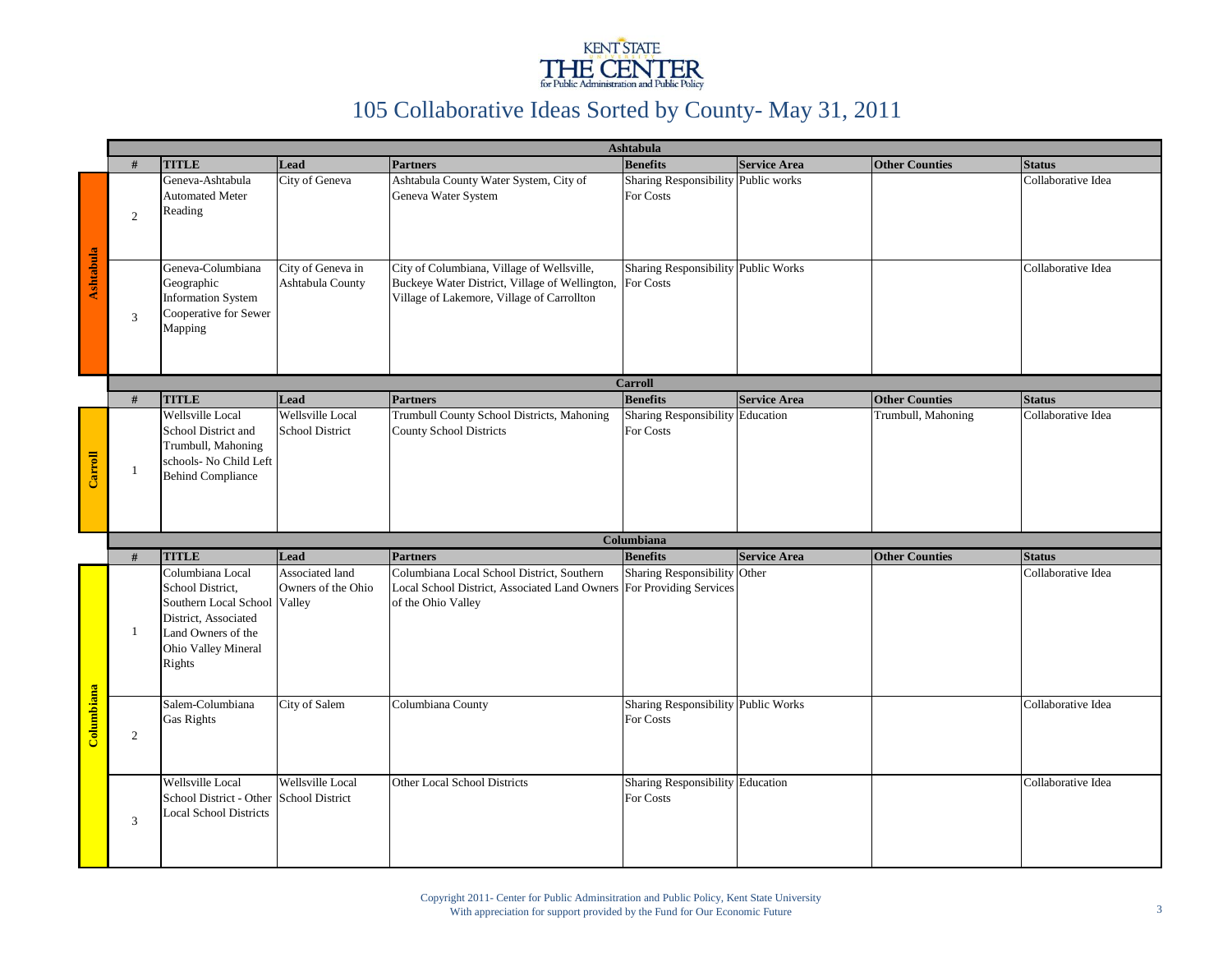

|          |                |                                                                                              |                               |                                                                                                                                                                                                                   | Cuyahoga                                                          |                                               |                       |                    |
|----------|----------------|----------------------------------------------------------------------------------------------|-------------------------------|-------------------------------------------------------------------------------------------------------------------------------------------------------------------------------------------------------------------|-------------------------------------------------------------------|-----------------------------------------------|-----------------------|--------------------|
|          | #              | <b>TITLE</b>                                                                                 | Lead                          | <b>Partners</b>                                                                                                                                                                                                   | <b>Benefits</b>                                                   | <b>Service Area</b>                           | <b>Other Counties</b> | <b>Status</b>      |
|          | $\mathbf{1}$   | <b>Bay Village-Fairview</b><br>Storm Water                                                   | City of Bay Village           | City of Fairview Park, City of Rocky River,<br>City of Westlake, Cuyahoga County Soil and<br><b>Water Conservation District</b>                                                                                   | <b>Sharing Responsibility</b><br>For Providing Services           | Health and Environment                        |                       | Collaborative Idea |
|          | 2              | <b>Bay Village-Rocky</b><br><b>River Communities</b><br>Council                              | Governments                   | Westshore Council of City of Bay Village, City of Rocky River, City<br>of Westlake, City of Fairview Park, City of<br>Independence, City of Lakewood, City of North<br>Olmsted                                    | Sharing Responsibility Planning<br>For Providing Services         |                                               |                       | Collaborative Idea |
|          | 3              | Beachwood-Cleveland<br><b>Heights Shared</b><br>Accounting                                   | City of University<br>Heights | City of Beachwood, City of Cleveland Heights,<br>City of Lyndhurst, City of Shaker Heights,<br>City of South Euclid                                                                                               | Merging<br>Administrative Staff<br>and Responsibilities           | Other                                         |                       | Collaborative Idea |
| Cuyahoga | $\overline{4}$ | Beachwood-Cleveland<br>Joint Economic<br>Development District                                | City of Beachwood             | City of Cleveland                                                                                                                                                                                                 | Sharing Benefits of<br>Revenue                                    | <b>Economic Development</b><br>and Transit    |                       | Collaborative Idea |
|          | $\overline{5}$ | Broadview-Royalton<br>Salt Brine                                                             | City of Broadview<br>Heights  | City of North Royalton, City of Independence,<br>City of Brecksville                                                                                                                                              | For Costs                                                         | Sharing Responsibility Health and Environment |                       | Collaborative Idea |
|          | 6              | Chagrin Falls Fire<br>Dept - Valley<br><b>Enforcement Group</b><br><b>Equipment Donation</b> | City of Chagrin Falls         | City of Chagrin Falls Fire Dept, Valley<br><b>Enforcenment Group</b>                                                                                                                                              | Sharing Responsibility Public Safety<br>For Costs                 |                                               |                       | Collaborative Idea |
|          | $\overline{7}$ | Chagrin Valley<br>Regional Dispatch                                                          | City of Chagrin Falls         | Village of Bentleyville, Village of Chagrin<br>Falls, Chagrin Falls Township, Village of<br>Hunting Valley, Village of Moreland Hills,<br>Village of Orange, Village of South Russell and<br>Village of Woodmere. | <b>Merging Service</b><br>Provision Staff And<br>Responsibilities | <b>Public Safety</b>                          |                       | Collaborative Idea |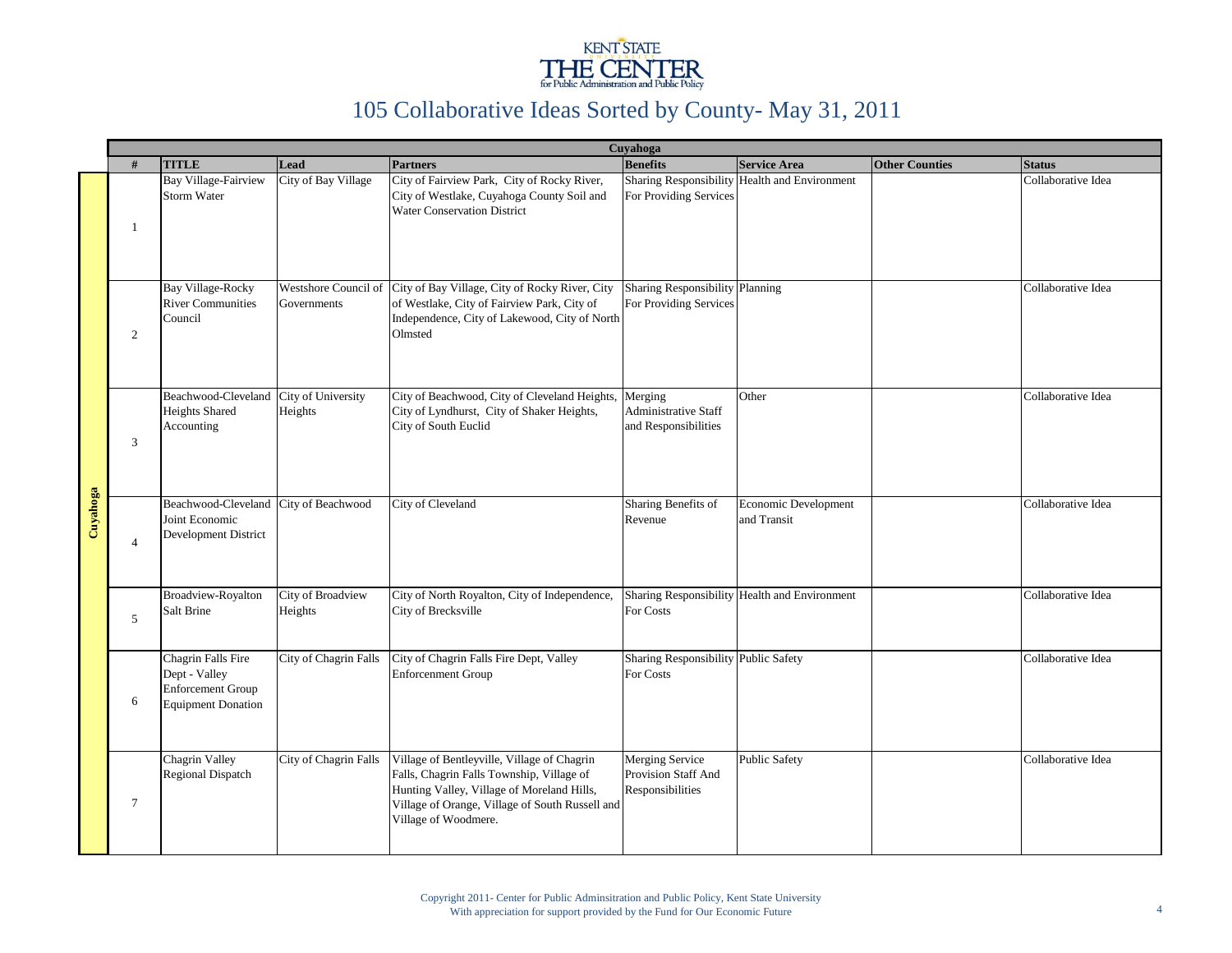

|          |    | Cuyahoga                                                                                    |                            |                                                                                                                                                      |                                                                      |                                     |                       |                    |  |  |  |  |
|----------|----|---------------------------------------------------------------------------------------------|----------------------------|------------------------------------------------------------------------------------------------------------------------------------------------------|----------------------------------------------------------------------|-------------------------------------|-----------------------|--------------------|--|--|--|--|
|          | #  | <b>TITLE</b>                                                                                | Lead                       | <b>Partners</b>                                                                                                                                      | <b>Benefits</b>                                                      | <b>Service Area</b>                 | <b>Other Counties</b> | <b>Status</b>      |  |  |  |  |
|          | 8  | Cleveland - Cuyahoga<br>County Sheriff jail<br>consolidation                                | Cuyahoga County            | Cuyahoga County Sheriff, City of Cleveland                                                                                                           | <b>Merging Service</b><br>Provision Staff And<br>Responsibilities    | <b>Public Safety</b>                |                       | Collaborative Idea |  |  |  |  |
|          | 9  | Cleveland - South<br><b>Euclid Trash collection</b>                                         | City of Cleveland          | City of South Euclid                                                                                                                                 | <b>Sharing Responsibility Public Works</b><br>For Providing Services |                                     |                       | Collaborative Idea |  |  |  |  |
|          | 10 | Cleveland-Avon Tax<br>Sharing                                                               | City of Cleveland          | City of Avon, City of Lakewood, City of<br>Fairview Park, City of Rocky River, City of<br>North Olmsted, City of Bay Village and City of<br>Westlake | Sharing Benefits of<br>Revenue                                       | Economic Development<br>and Transit |                       | Collaborative Idea |  |  |  |  |
|          | 11 | Cleveland-Cuyahoga<br><b>Smart Water Metering</b>                                           | City of Cleveland          | Cuyahoga County                                                                                                                                      | Sharing Responsibility Public Works<br>For Costs                     |                                     |                       | Collaborative Idea |  |  |  |  |
| Cuyahoga | 12 | Cuyahoga County-East Cuyahoga County<br>Cleveland Sheriff Late-<br><b>Shift Patrols</b>     |                            | City of East Cleveland                                                                                                                               | <b>Sharing Responsibility</b><br>For Providing Services              | <b>Public Safety</b>                |                       | Collaborative Idea |  |  |  |  |
|          | 13 | Euclid City Schools-<br>Cleveland Heights<br><b>Schools Cooperatove</b><br>Personnel System | <b>Euclid City Schools</b> | City of Cleveland Heights Schools, City of<br>University Heights Schools, City of Shaker<br><b>Heights City Schools</b>                              | Merging<br>Administrative Staff<br>and Responsibilities              | Education                           |                       | Collaborative Idea |  |  |  |  |
|          | 14 | Euclid-Fairview<br>Schools Integrated<br><b>Human Resources</b>                             | <b>Euclid City Schools</b> | Fairview Park City School District, Employee<br><b>Benefits Council</b>                                                                              | Merging<br><b>Administrative Staff</b><br>and Responsibilities       | Education                           |                       | Collaborative Idea |  |  |  |  |
|          | 15 | Euclid-University<br>Heights-Shaker<br>Heights SWAT Team                                    | City of Euclid             | City of South Euclid Police Department, City<br>of University Heights Police Department, City<br>of Shaker Heights Police Department                 | Sharing Responsibility Public Safety<br>For Providing Services       |                                     |                       | Collaborative Idea |  |  |  |  |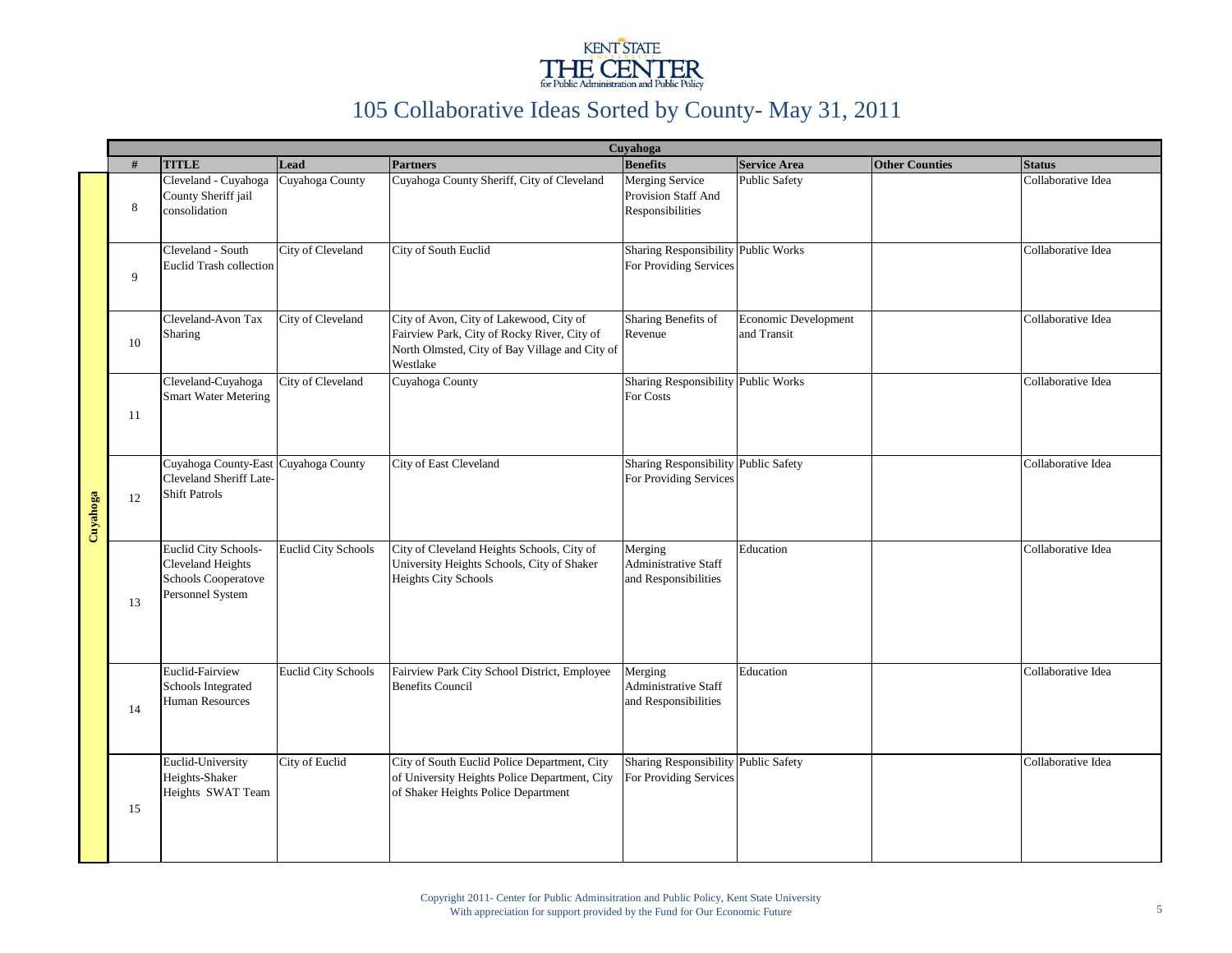

|          |    |                                                                                  |                                                     |                                                                                                                                                                                                                                                                                                                                                                               | Cuyahoga                                          |                                                            |                       |                    |
|----------|----|----------------------------------------------------------------------------------|-----------------------------------------------------|-------------------------------------------------------------------------------------------------------------------------------------------------------------------------------------------------------------------------------------------------------------------------------------------------------------------------------------------------------------------------------|---------------------------------------------------|------------------------------------------------------------|-----------------------|--------------------|
|          | #  | <b>TITLE</b>                                                                     | Lead                                                | <b>Partners</b>                                                                                                                                                                                                                                                                                                                                                               | <b>Benefits</b>                                   | <b>Service Area</b>                                        | <b>Other Counties</b> | <b>Status</b>      |
|          | 16 | <b>First Ring</b><br>Superintendents-Berea<br>Schools Electronic<br>Registration | City of Bedford, City<br>of Warrensville<br>Heights | City of Berea, City of Brooklyn, City of<br>Cleveland Heights, City of University Heights,<br>Village of Cuyahoga Heights, City of East<br>Cleveland, Euclid, City of Fairview Park, City<br>of Garfield Heights, City of Lakewood, City<br>of Maple Heights, City of Parma, City of<br>Shaker Heights, City of South Euclid, City of<br>Lyndhurst                            | Sharing Responsibility Education<br>For Costs     |                                                            |                       | Collaborative Idea |
| Cuyahoga | 17 | First Suburbs-Bedford<br><b>Property Management</b>                              | of Shaker Heights                                   | City of Bedford, City City of Bedford Heights, City of Berea, City of Sharing Responsibility Planning<br>Brook Park, City of Brooklyn, City of<br>Cleveland Heights, City of East Cleveland,<br>City of Euclid, City of Fairview Park, City of<br>Garfield Heights, City of Lakewood, City of<br>Maple Heights, City of Parma, City of Parma<br>Heights, City of South Euclid | For Costs                                         |                                                            |                       | Collaborative Idea |
|          | 18 | Independence-<br>Cuyahoga Heights<br>Joint Dispatch                              | City of Independence                                | Village of Cuyahoga Heights, Village of<br>Brooklyn Heights, Village of Valley View                                                                                                                                                                                                                                                                                           | Sharing Responsibility Public Safety<br>For Costs |                                                            |                       | Collaborative Idea |
|          | 18 | Lorain-Cleveland<br>Commuter Rail                                                | City of Cleveland                                   | Lorain County                                                                                                                                                                                                                                                                                                                                                                 | For Costs                                         | Sharing Responsibility Economic Development<br>and Transit | Lorain County         | Collaborative Idea |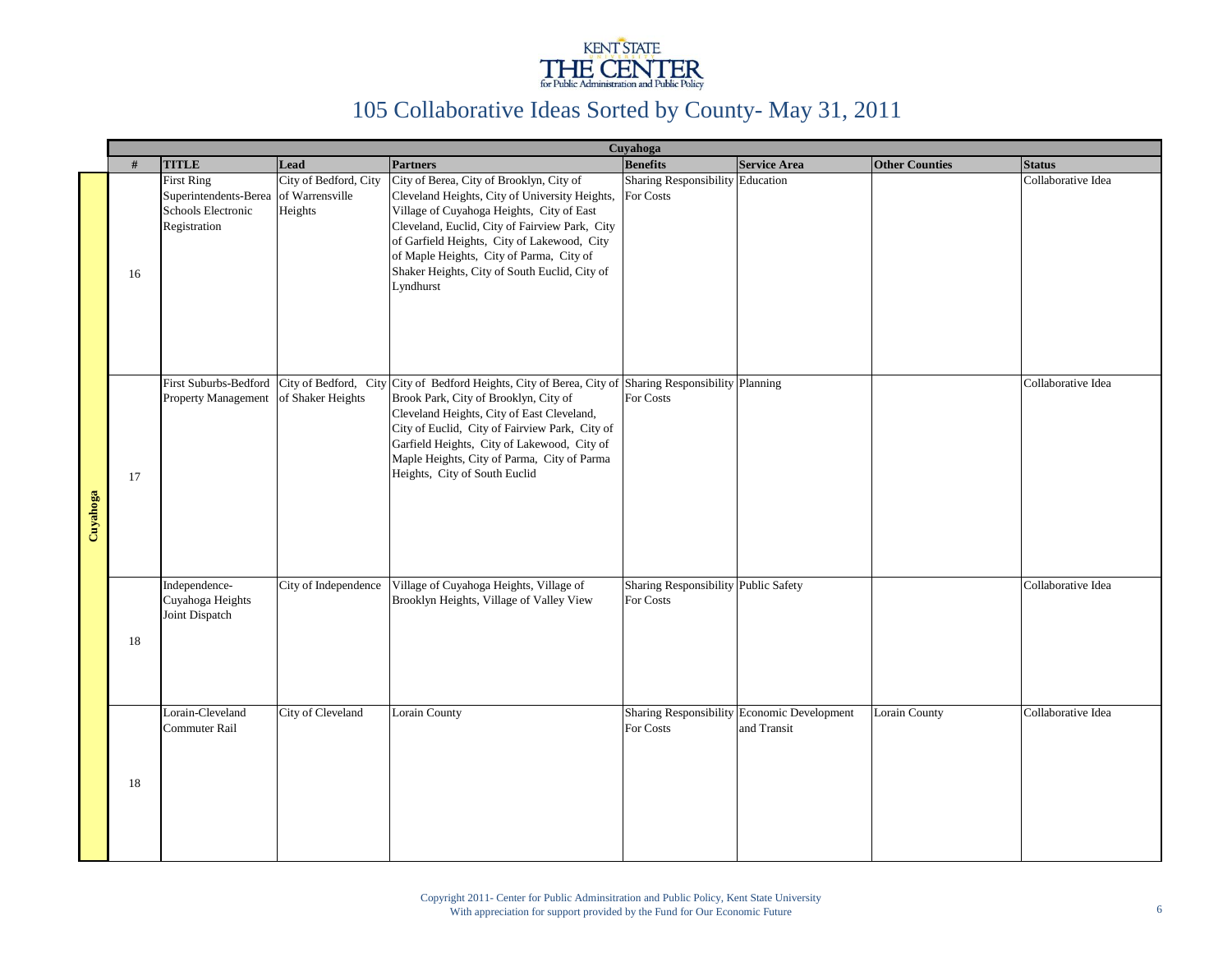

|          |    | Cuyahoga                                                                                            |                                                            |                                                                                                                                                                                                                                                                                                                                                        |                                                                |                      |                       |                    |  |  |  |  |  |
|----------|----|-----------------------------------------------------------------------------------------------------|------------------------------------------------------------|--------------------------------------------------------------------------------------------------------------------------------------------------------------------------------------------------------------------------------------------------------------------------------------------------------------------------------------------------------|----------------------------------------------------------------|----------------------|-----------------------|--------------------|--|--|--|--|--|
|          | #  | <b>TITLE</b>                                                                                        | Lead                                                       | <b>Partners</b>                                                                                                                                                                                                                                                                                                                                        | <b>Benefits</b>                                                | <b>Service Area</b>  | <b>Other Counties</b> | <b>Status</b>      |  |  |  |  |  |
|          | 20 | <b>Lyndhurst Police-</b><br><b>Richmond Heights</b><br><b>SPAN Police Radio</b><br>Interoperability | City of Lyndhurst<br><b>Police Department</b>              | City of Richmond Heights Police Department,<br>Village of Mayfield Police Department, Village<br>of Gates Mills Police Department, Highland<br>Heights Police Department, Mayfield Heights<br>Police Department                                                                                                                                        | Merging<br><b>Administrative Staff</b><br>and Responsibilities | <b>Public Safety</b> |                       | Collaborative Idea |  |  |  |  |  |
| Cuyahoga | 21 | Northeast Ohio<br><b>Regional Sewer</b><br>District - Parma                                         | Northeast Ohio<br><b>Regional Sewer</b><br><b>District</b> | City of Parma                                                                                                                                                                                                                                                                                                                                          | Sharing Responsibility Public Works<br>For Costs               |                      |                       | Collaborative Idea |  |  |  |  |  |
|          | 22 | Olmsted Falls-Olmsted City of Olmsted Falls Olmsted Township<br>Township Merger                     |                                                            |                                                                                                                                                                                                                                                                                                                                                        | Merging Partners Into Other<br>One Organization                |                      |                       | Collaborative Idea |  |  |  |  |  |
|          | 23 | Orange-Moreland Hills Village of Orange<br><b>Consolidated Safety</b>                               |                                                            | City of Pepper Pike, Village of Moreland Hills Merging Partners Into Public Safety                                                                                                                                                                                                                                                                     | One Organization                                               |                      |                       | Collaborative Idea |  |  |  |  |  |
|          | 24 | Parma-Cuyahoga<br><b>Regional Dispatch</b>                                                          | City of Parma                                              | City of Parma Heights, City of Brooklyn, City<br>of Broadview Heights, City of Brecksville, City For Costs<br>of North Royalton, City of Middleburg Heights,<br>Village of Linndale, Village of Valley View,<br>City of Independence, City of Seven Hills, City<br>of Garfield Heights, City of Berea, City of<br>Brook Park, City of Brooklyn Heights | Sharing Responsibility Public Safety                           |                      |                       | Collaborative Idea |  |  |  |  |  |
|          | 25 | Parma-Parma hts<br>regional trash pickup                                                            | City of Parma                                              | City of Parma Heights                                                                                                                                                                                                                                                                                                                                  | Sharing Responsibility Public Works<br>For Providing Services  |                      |                       | Collaborative Idea |  |  |  |  |  |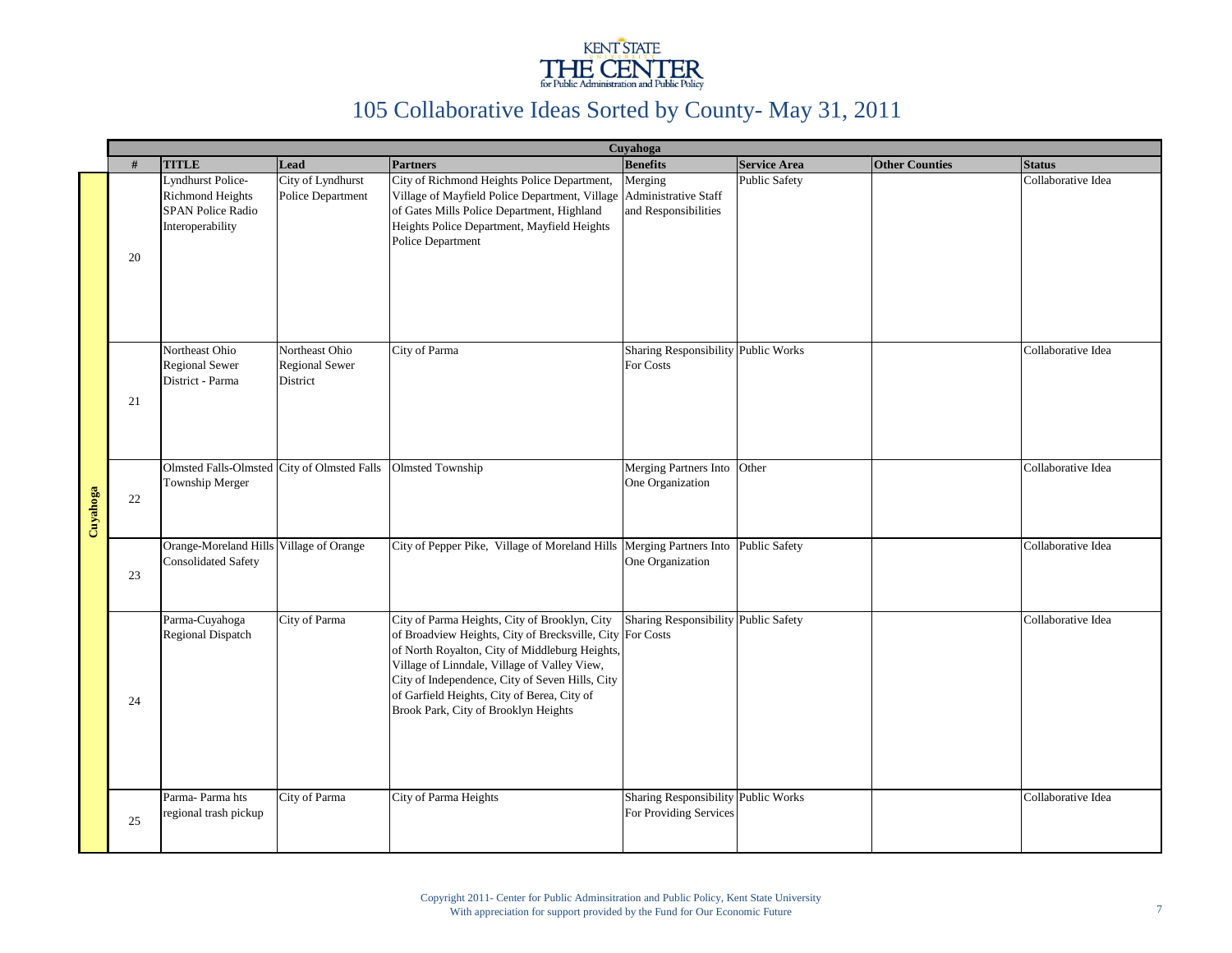

|          |    | Cuyahoga                                                                                                                                             |                            |                                                                                                                                                                                                                                  |                                                  |                                                            |                       |                    |  |  |  |  |  |
|----------|----|------------------------------------------------------------------------------------------------------------------------------------------------------|----------------------------|----------------------------------------------------------------------------------------------------------------------------------------------------------------------------------------------------------------------------------|--------------------------------------------------|------------------------------------------------------------|-----------------------|--------------------|--|--|--|--|--|
|          | #  | <b>TITLE</b>                                                                                                                                         | Lead                       | <b>Partners</b>                                                                                                                                                                                                                  | <b>Benefits</b>                                  | <b>Service Area</b>                                        | <b>Other Counties</b> | <b>Status</b>      |  |  |  |  |  |
|          | 26 | Pepper Pike-<br><b>Beachwood Regional</b><br><b>Fire District</b>                                                                                    | City of Pepper Pike        | City of Beachwood, City of Gates Mills, City of Sharing Responsibility Public Safety<br>Highland Heights, City of Lyndhurst, City of<br>Mayfield Heights, Village of Mayfield, City of<br>Richmond Heights, City of South Euclid | For Providing Services                           |                                                            |                       | Collaborative Idea |  |  |  |  |  |
|          | 27 | Pepper Pike-Orange<br>Road Cleaning                                                                                                                  | <b>City of Pepper Pike</b> | Village of Bentleyville, Village of Gates Mills,<br>Village of Moreland Hills, Village of Orange                                                                                                                                 | For Costs                                        | Sharing Responsibility Economic Development<br>and Transit |                       | Collaborative Idea |  |  |  |  |  |
| Cuyahoga | 28 | Pepper Pike-Orange<br>School Resource<br>Officer                                                                                                     | City of Pepper Pike        | Village of Orange, Village of Moreland Hills,<br>Village of Hunting Valley, Village of<br>Woodmere                                                                                                                               | Sharing Responsibility Other<br>For Costs        |                                                            |                       | Collaborative Idea |  |  |  |  |  |
|          | 29 | South Euclid - 10 other City of South Euclid<br>suburbs-Local<br><b>Government Services</b><br>and Regional<br><b>Collaboration Grant</b><br>Program |                            | City of Brook Park, City of Bedford Heights,<br>City of Brooklyn, City of Cleveland Heights,<br>City of Euclid, City of Fairview Park, City of<br>Garfield Heights, City of Lakewood, City of<br>Parma, City of Shaker Heights   | Sharing Benefits of<br>Revenue                   | Planning                                                   |                       | Collaborative Idea |  |  |  |  |  |
|          | 30 | South Euclid-<br><b>Lyndhurst Brine</b><br>Facility                                                                                                  | City of South Euclid       | City of Lyndhurst                                                                                                                                                                                                                | Sharing Responsibility Public Works<br>For Costs |                                                            |                       | Collaborative Idea |  |  |  |  |  |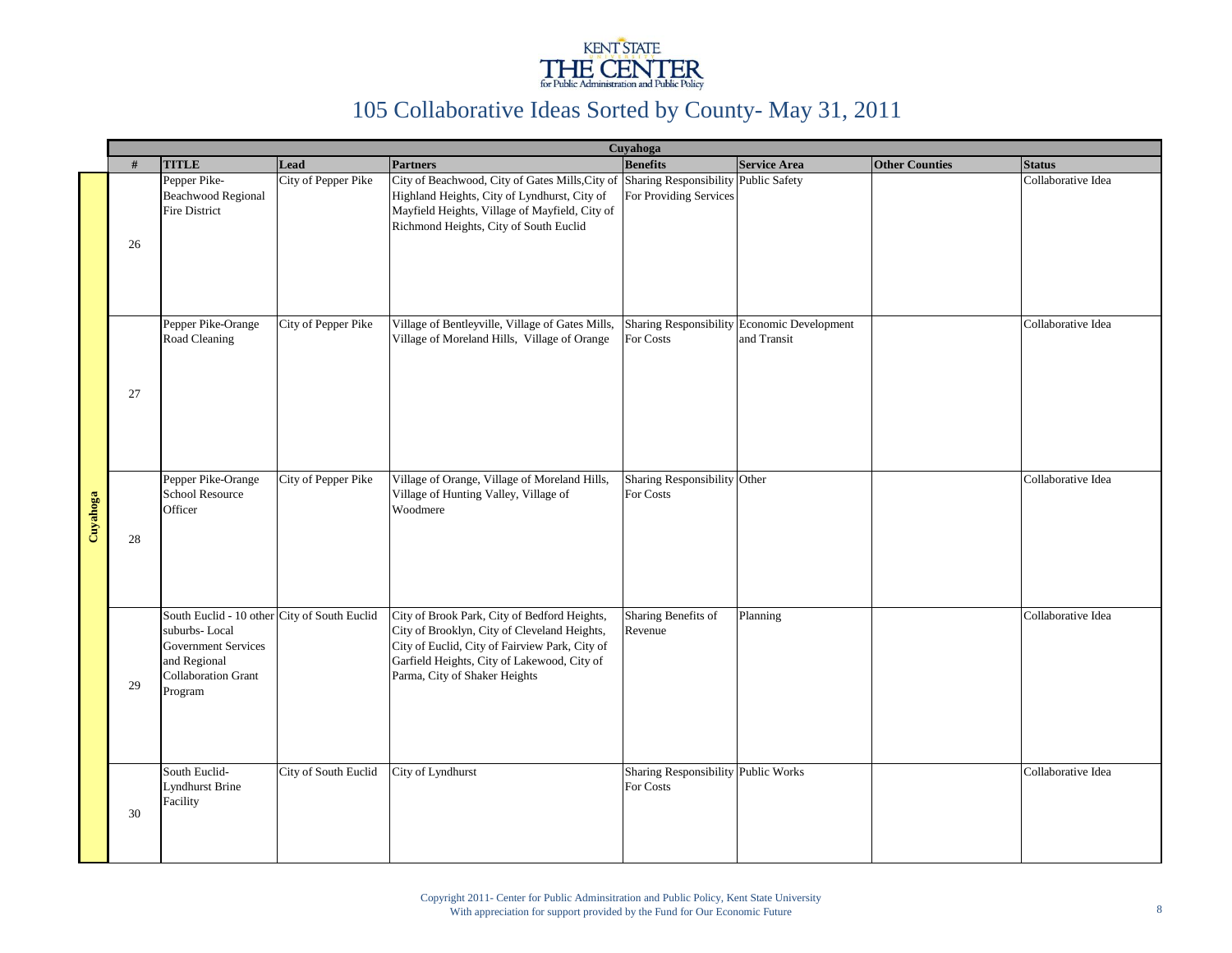

|          |    | Cuyahoga                                                                                                         |                                     |                                                                                                                                                           |                                                           |                                                            |                       |                    |  |  |  |  |  |
|----------|----|------------------------------------------------------------------------------------------------------------------|-------------------------------------|-----------------------------------------------------------------------------------------------------------------------------------------------------------|-----------------------------------------------------------|------------------------------------------------------------|-----------------------|--------------------|--|--|--|--|--|
|          | #  | <b>TITLE</b>                                                                                                     | Lead                                | <b>Partners</b>                                                                                                                                           | <b>Benefits</b>                                           | <b>Service Area</b>                                        | <b>Other Counties</b> | <b>Status</b>      |  |  |  |  |  |
|          | 31 | South Euclid-<br><b>Lyndhurst Community</b><br>Health                                                            | City of Lyndhurst                   | YMCA of Greater Cleveland, City of South<br>Euclid, City of South Euclid Board of<br>Education and City of Lyndhurst Board of<br>Education                | For Providing Services                                    | Sharing Responsibility Health and Environment              |                       | Collaborative Idea |  |  |  |  |  |
|          | 32 | South Euclid-<br><b>University Heights</b><br><b>Community Center</b>                                            | City of South Euclid                | City of University Heights                                                                                                                                | For Costs                                                 | Sharing Responsibility Health and Environment              |                       | Collaborative Idea |  |  |  |  |  |
|          | 33 | Strongsville Police<br>Department -<br>Cuyahoga County DUI<br>Taskforce                                          | Cuyahoga County                     | City of Strongsville                                                                                                                                      | Sharing Responsibility Public Safety<br>For Costs         |                                                            |                       | Collaborative Idea |  |  |  |  |  |
| Cuyahoga | 34 | University Heights-<br>South Euclid Home<br>Repair Center                                                        | City of South Euclid                | City of University Heights, Home Resource<br>Repair Center                                                                                                | Sharing Responsibility Planning<br>For Providing Services |                                                            |                       | Collaborative Idea |  |  |  |  |  |
|          | 35 | Walton Hills-Sagamore Village of Walton<br>Road Rehabilitation                                                   | <b>Hills</b>                        | Sagamore Township                                                                                                                                         | For Costs                                                 | Sharing Responsibility Economic Development<br>and Transit | Summit                | Collaborative Idea |  |  |  |  |  |
|          | 36 | Walton Hills - Olmsted Cuyahoga County<br>Falls - Olmsted<br>Township - Cuyahoga<br>County Public Health<br>Plan |                                     | Cuyahoga County, City of Walton Hills, City of<br>Olmsted Falls, Olmsted Township                                                                         | For Costs                                                 | Sharing Responsibility Health and Environment              |                       | Collaborative Idea |  |  |  |  |  |
|          | 37 | Westshore Council of<br>Governments-Bay<br>Village Fire District                                                 | Westshore Council of<br>Governments | City of Bay Village, City of Rocky River, City<br>of Westlake, City of Fairview Park, City of<br>Independence, City of Lakewood, City of North<br>Olmsted | <b>Sharing Responsibility</b><br>For Providing Services   | <b>Public Safety</b>                                       |                       | Collaborative Idea |  |  |  |  |  |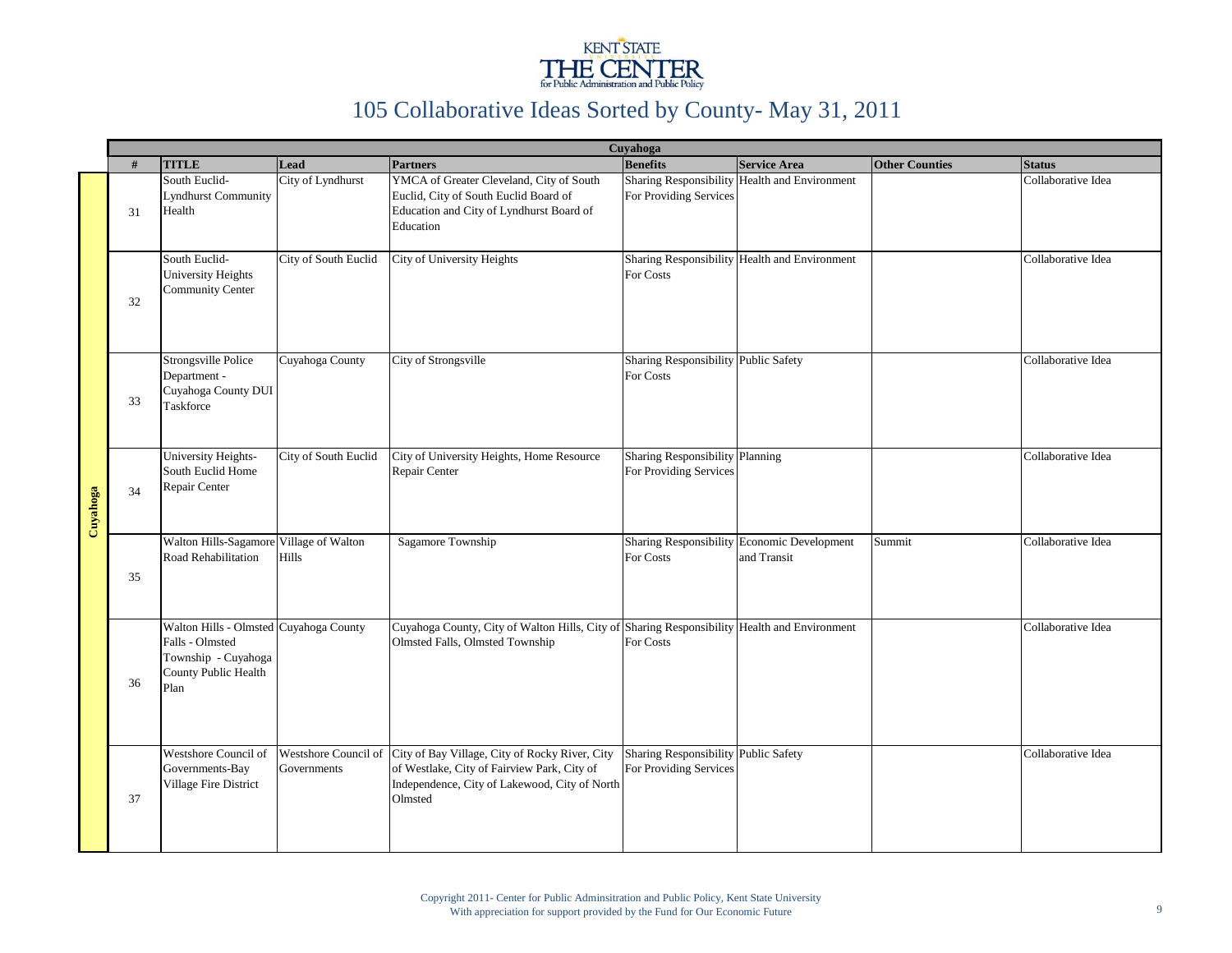

|        |                |                                                                                      | Geauga                     |                                                                                                                                                                                                                                                                                         |                                                                |                                     |                       |                    |  |  |  |  |
|--------|----------------|--------------------------------------------------------------------------------------|----------------------------|-----------------------------------------------------------------------------------------------------------------------------------------------------------------------------------------------------------------------------------------------------------------------------------------|----------------------------------------------------------------|-------------------------------------|-----------------------|--------------------|--|--|--|--|
|        | #              | <b>TITLE</b>                                                                         | Lead                       | <b>Partners</b>                                                                                                                                                                                                                                                                         | <b>Benefits</b>                                                | <b>Service Area</b>                 | <b>Other Counties</b> | <b>Status</b>      |  |  |  |  |
|        | $\mathbf{1}$   | Aurora-Bainbridge<br>joint economic<br>development district                          | <b>Bainbridge Township</b> | City of Aurora                                                                                                                                                                                                                                                                          | Sharing Benefits of<br>Revenue                                 | Economic Development<br>and Transit | Portage               | Collaborative Idea |  |  |  |  |
| Geauga | 2              | Troy Township -<br>Parkman Township<br>Joint Fire District                           | <b>Troy Township</b>       | Parkman Township                                                                                                                                                                                                                                                                        | Sharing Responsibility Public Safety<br>For Providing Services |                                     |                       | Collaborative Idea |  |  |  |  |
|        |                |                                                                                      |                            |                                                                                                                                                                                                                                                                                         | Lake                                                           |                                     |                       |                    |  |  |  |  |
|        | #              | <b>TITLE</b>                                                                         | Lead                       | <b>Partners</b>                                                                                                                                                                                                                                                                         | <b>Benefits</b>                                                | <b>Service Area</b>                 | <b>Other Counties</b> | <b>Status</b>      |  |  |  |  |
|        | $\mathbf{1}$   | Madison-Madison Fire<br>District Salt Storage                                        | Village of Madison         | Village of Madison Fire District, Village of<br>Madison Senior Center, Village of Madison<br><b>Local Schools</b>                                                                                                                                                                       | <b>Sharing Responsibility</b><br>For Providing Services        | <b>Public Works</b>                 |                       | Collaborative Idea |  |  |  |  |
|        | 2              | Lake-Concord<br>Dispatch and Record<br>Consolidation                                 | Lake County                | Concord Township Fire Department, Fairport<br>Harbor Village Fire Department, Grand River<br>Village Fire Department, Leroy Township Fire<br>Department, Madison Fire District, Painesville<br>City Fire Department, Painesville Township<br>Fire Department, Perry Joint Fire District | Merging<br><b>Administrative Staff</b><br>and Responsibilities | <b>Public Safety</b>                |                       | Collaborative Idea |  |  |  |  |
| Lake   | 3              | City of Mentor-<br>Concord Township<br><b>Heated Emulsion</b><br><b>Storage Tank</b> | City of Mentor             | City of Concord                                                                                                                                                                                                                                                                         | Sharing Responsibility Public Works<br>For Costs               |                                     |                       | Collaborative Idea |  |  |  |  |
|        | $\overline{4}$ | Painesville-Concord<br><b>Broadband Initiative</b>                                   | <b>City of Painesville</b> | Concord Township, City of Painesville and<br>Concord Township JEDD Board                                                                                                                                                                                                                | Sharing Responsibility Public Works<br>For Costs               |                                     |                       | Collaborative Idea |  |  |  |  |
|        | 5              | Painesville Township-<br><b>Fairport Fire</b><br><b>Equipment Sharing</b>            | Fairport Harbor Fire       | Painesville Township                                                                                                                                                                                                                                                                    | Sharing Responsibility Public Safety<br>For Costs              |                                     |                       | Collaborative Idea |  |  |  |  |
|        | 6              | Painesville Township-<br>Leroy Township Video<br>Communications                      | Painesville Township       | Leroy Township, Grand River Village, Village<br>of Fairport                                                                                                                                                                                                                             | Sharing Responsibility Other<br>For Costs                      |                                     |                       | Collaborative Idea |  |  |  |  |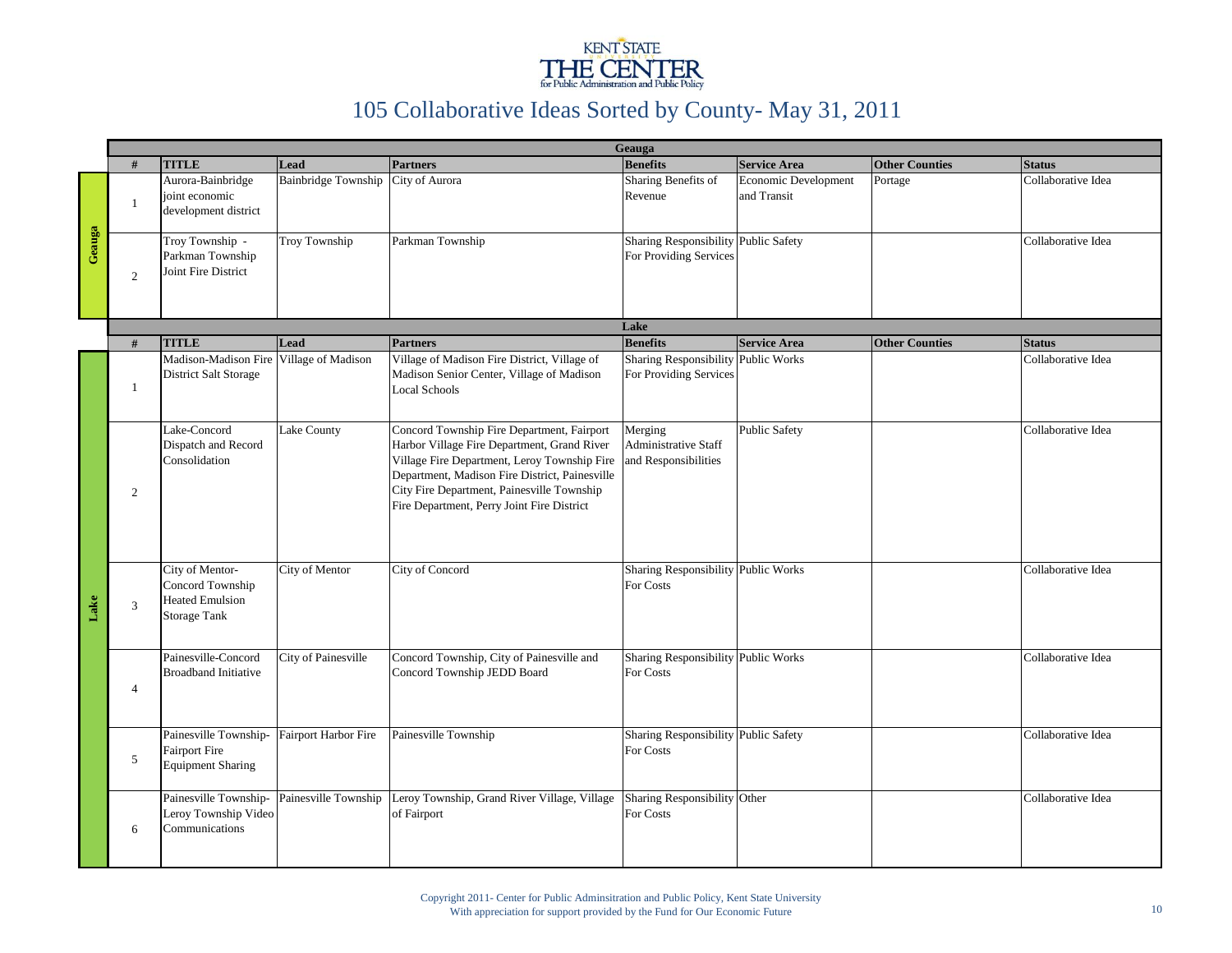

|        | Lorain         |                                                                                                          |                                                                  |                                                                                                                                                                                                                                                                                                                                                                                                                                                                                                                                                                               |                                                               |                                                            |                       |                    |
|--------|----------------|----------------------------------------------------------------------------------------------------------|------------------------------------------------------------------|-------------------------------------------------------------------------------------------------------------------------------------------------------------------------------------------------------------------------------------------------------------------------------------------------------------------------------------------------------------------------------------------------------------------------------------------------------------------------------------------------------------------------------------------------------------------------------|---------------------------------------------------------------|------------------------------------------------------------|-----------------------|--------------------|
|        | #              | <b>TITLE</b>                                                                                             | Lead                                                             | <b>Partners</b>                                                                                                                                                                                                                                                                                                                                                                                                                                                                                                                                                               | <b>Benefits</b>                                               | <b>Service Area</b>                                        | <b>Other Counties</b> | <b>Status</b>      |
|        | -1             | <b>Amherst Rec Center</b>                                                                                | of Education                                                     | City of Amherst Board Lorain County Metro Parks                                                                                                                                                                                                                                                                                                                                                                                                                                                                                                                               | Sharing Responsibility Other<br>For Costs                     |                                                            |                       | Collaborative Idea |
| Lorain | 2              | Elyria-Eaton Township City of Elyria<br><b>JEDD</b>                                                      |                                                                  | Eaton Township                                                                                                                                                                                                                                                                                                                                                                                                                                                                                                                                                                | Sharing Benefits of<br>Revenue                                | Economic Development<br>and Transit                        |                       | Collaborative Idea |
|        | 3              | Elyria Health<br>Depart, emt, Lorain<br>City Health District,<br>Lorain County Health<br>District Merger | Lorain County                                                    | City of Elyria, City of Lorain, Lorain County                                                                                                                                                                                                                                                                                                                                                                                                                                                                                                                                 | One Organization                                              | Merging Partners Into Health and Environment               |                       | Collaborative Idea |
|        | $\overline{4}$ | Lorain-Cleveland<br>Commuter Rail                                                                        | City of Cleveland                                                | Lorain County                                                                                                                                                                                                                                                                                                                                                                                                                                                                                                                                                                 | For Costs                                                     | Sharing Responsibility Economic Development<br>and Transit | Cuyahoga County       | Collaborative Idea |
|        | 5              | Lorain County-<br>Associations Storm<br>Water                                                            | Lorain County<br><b>Community Alliance</b><br>(22 gov't members) | Lorain County, Amherst Township, Brighton<br>Township, Brownhelm Township, Camden<br>Township, Carlisle Township, Columbia<br>Township, Eaton Township, Elyria Township,<br>Grafton Township, Henrietta Township,<br>Huntington Township, LaGrange Township,<br>New Russia Township, Penfield Township,<br>Pittsfield Township, Rochester Township,<br>Sheffield Township, Wellington Township,<br>City of Olmstead, Lorain County Engineer,<br>Lorain County Soil and Water Conservation<br>District, Public Services Institute of Lorain<br><b>County Community College</b> | Sharing Responsibility Public Works<br>For Providing Services |                                                            |                       | Collaborative Idea |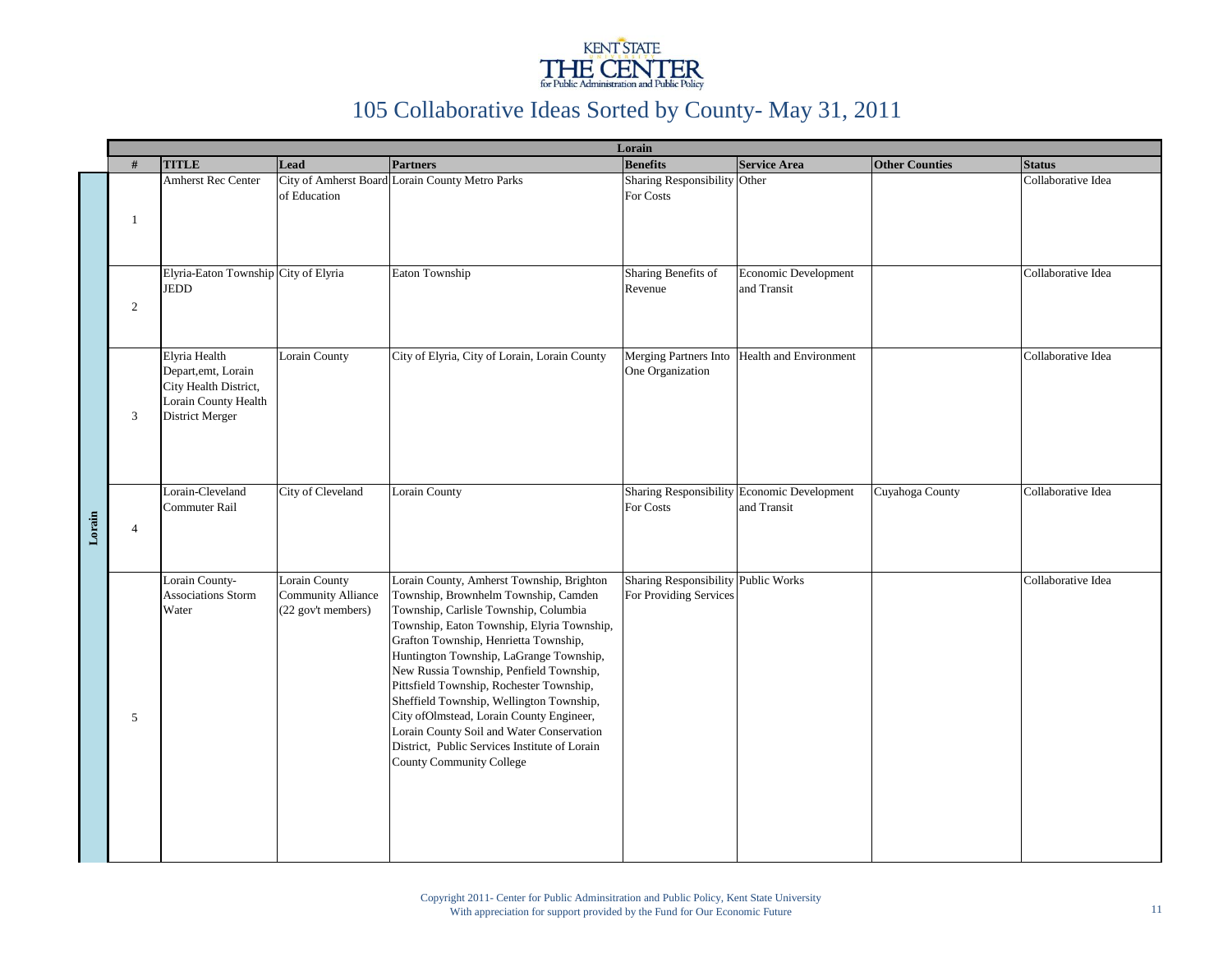

|        |                |                                                                         |                                                   |                                                                 | Lorain                                                     |                                                            |                       |                    |
|--------|----------------|-------------------------------------------------------------------------|---------------------------------------------------|-----------------------------------------------------------------|------------------------------------------------------------|------------------------------------------------------------|-----------------------|--------------------|
|        | #              | <b>TITLE</b>                                                            | Lead                                              | <b>Partners</b>                                                 | <b>Benefits</b>                                            | <b>Service Area</b>                                        | <b>Other Counties</b> | <b>Status</b>      |
|        | 6              | Lorain County-Elyria<br>Commuter Rail                                   | Lorain County Transit Elyria Township             |                                                                 | For Costs                                                  | Sharing Responsibility Economic Development<br>and Transit |                       | Collaborative Idea |
|        | $\overline{7}$ | Lorain - Sheffield Joint City of Lorain<br>Economic<br>Development Zone |                                                   | Village of Sheffield                                            | Sharing Benefits of<br>Revenue                             | Economic Development<br>and Transit                        |                       | Collaborative Idea |
|        | 8              | Lorain-Elyria Service<br>Garage                                         | City of Lorain                                    | City of Elyria, City of Sheffield Lake, Village<br>of Sheffield | For Costs                                                  | Sharing Responsibility Economic Development<br>and Transit |                       | Collaborative Idea |
| Lorain | 9              | Oberlin-New Russia<br>Township Fleet<br>Management                      | City of Oberlin                                   | New Russia Township, Oberlin City Schools                       | Merging Service<br>Provision Staff And<br>Responsibilities | Economic Development<br>and Transit                        |                       | Collaborative Idea |
|        | 10             | Vermilion Schools-<br>Vermillion Wireless<br>Community Center           | <b>City of Vermilion</b><br>Local School District | <b>City of Vermilion</b>                                        | Sharing Responsibility Other<br>For Costs                  |                                                            |                       | Collaborative Idea |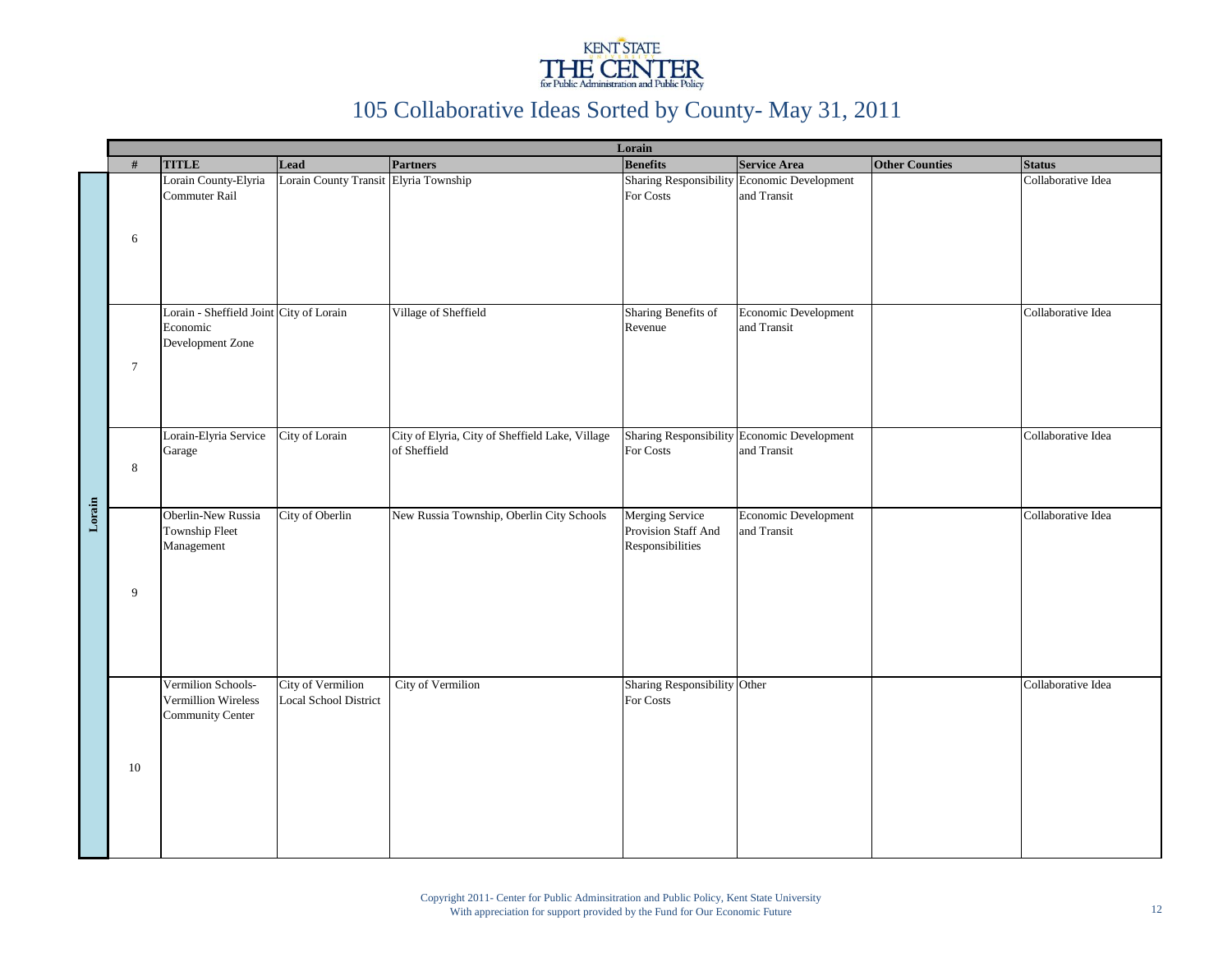

|          |                |                                                                                                                     |                                            |                                                                                                               | <b>Mahoning</b>                                   |                                               |                       |                    |
|----------|----------------|---------------------------------------------------------------------------------------------------------------------|--------------------------------------------|---------------------------------------------------------------------------------------------------------------|---------------------------------------------------|-----------------------------------------------|-----------------------|--------------------|
|          | #              | <b>TITLE</b>                                                                                                        | Lead                                       | <b>Partners</b>                                                                                               | <b>Benefits</b>                                   | <b>Service Area</b>                           | <b>Other Counties</b> | <b>Status</b>      |
|          | 1              | Wellsville Local<br>School District and<br>Trumbull, Mahoning<br>schools- No Child Left<br><b>Behind Compliance</b> | Wellsville Local<br><b>School District</b> | Trumbull County School Districts, Mahoning<br>Mahoning School Districts                                       | Sharing Responsibility Education<br>For Costs     |                                               | Carroll, Trumbull     | Collaborative Idea |
| Mahoning | 2              | Boardman-Poland<br>Lighting and Energy<br><b>Efficiency Program</b>                                                 | Boardman Township                          | Poland Township, Austintown Township, City<br>of Struthers, Coitsville Township, Village of<br>New Middletown | For Costs                                         | Sharing Responsibility Health and Environment |                       | Collaborative Idea |
|          | 3              | Mahoning County -<br>Youngstown Court<br>Consolidation                                                              | Mahoning County<br>Court System            | City of Youngstown Municipal Court                                                                            | Merging Partners Into<br>One Organization         | Education                                     |                       | Collaborative Idea |
|          | $\overline{4}$ | Trumbull-Mahoning<br>Regional Integrated<br>Justice Information<br>System for Criminal<br>Data                      | <b>Trumbull County</b><br>Sheriff          | Mahoning County Sheriff, Ashtabula County<br>Sheriff                                                          | Sharing Responsibility Public Safety<br>For Costs |                                               |                       | Collaborative Idea |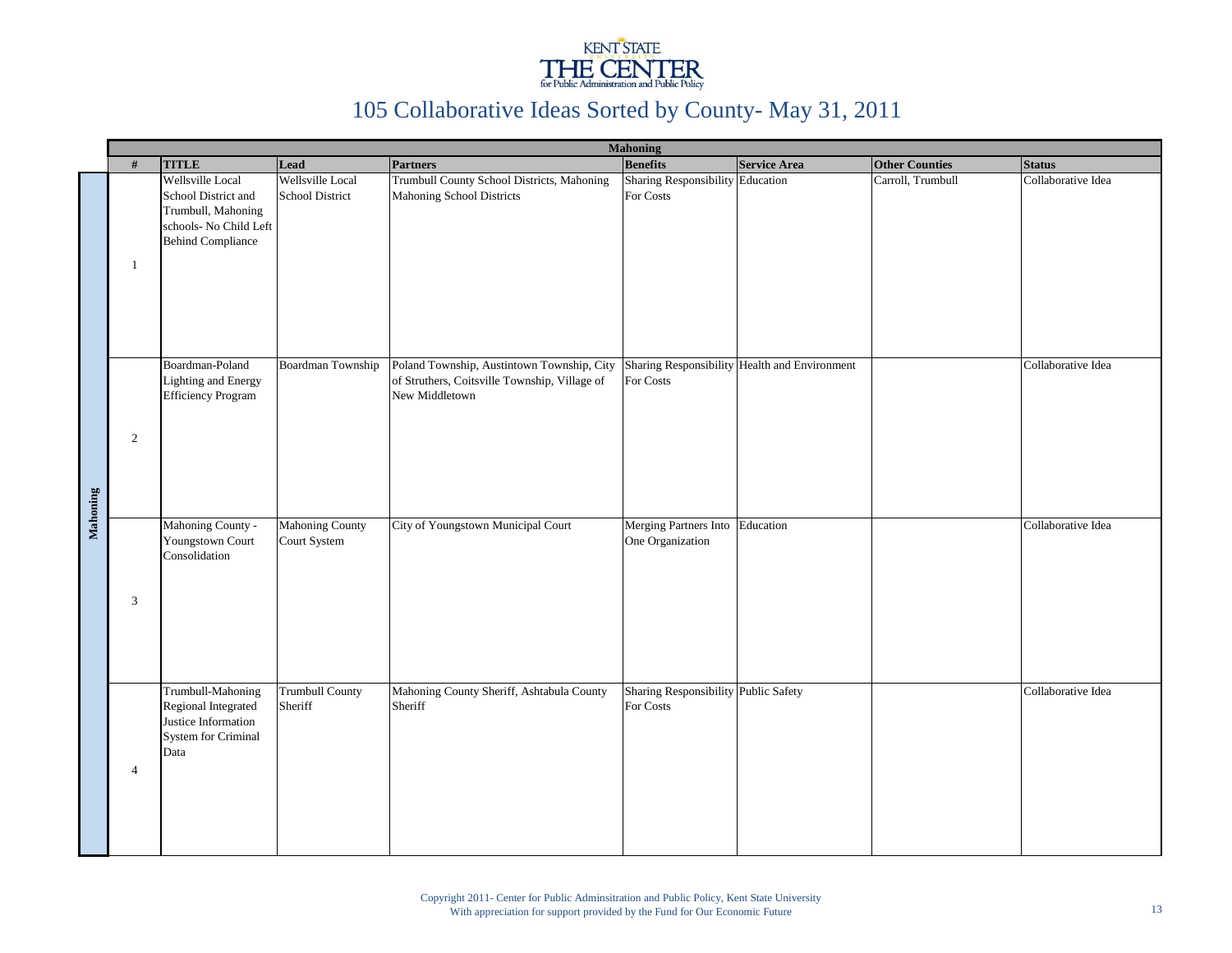

|         |                          |                                                                                   |                                                          |                                                                                                                 | <b>Medina</b>                                                  |                                             |                       |                    |
|---------|--------------------------|-----------------------------------------------------------------------------------|----------------------------------------------------------|-----------------------------------------------------------------------------------------------------------------|----------------------------------------------------------------|---------------------------------------------|-----------------------|--------------------|
|         | #                        | <b>TITLE</b>                                                                      | Lead                                                     | <b>Partners</b>                                                                                                 | <b>Benefits</b>                                                | <b>Service Area</b>                         | <b>Other Counties</b> | <b>Status</b>      |
|         | $\mathbf{1}$             | Brunswick, brunswick<br><b>Hills Public Safety</b>                                | City of Brunswick,<br><b>Brunswick Hills</b><br>Township | Hinckley Township, Media County, City of<br>Medina, Montville Township, Wadsworth<br>Township                   | <b>Sharing Responsibility</b><br>For Providing Services        | <b>Public Safety</b>                        |                       | Collaborative Idea |
| Medina  | $\overline{2}$           | Brunswick -<br><b>Brunswick Hills Joint</b><br>Economic<br>Development            | City of Brunswick                                        | City of Brunswick, Brunswick Hills Township                                                                     | Sharing Benefits of<br>Revenue                                 | Economic Development<br>and Transit         |                       | Collaborative Idea |
|         | 3                        | <b>Brunswick Schools-</b><br>Medina Collaboration<br>Committee                    | Medina County                                            | City of Brunswick                                                                                               | Sharing Responsibility Planning<br>For Providing Services      |                                             |                       | Collaborative Idea |
|         | $\boldsymbol{\varDelta}$ | Medina County/City-<br><b>NOACA Trail</b><br><b>Building</b>                      | Medina County                                            | City of Medina                                                                                                  | Sharing Responsibility Planning<br>For Costs                   |                                             |                       | Collaborative Idea |
|         |                          |                                                                                   |                                                          |                                                                                                                 | Portage                                                        |                                             |                       |                    |
|         | #                        | <b>TITLE</b>                                                                      | Lead                                                     | <b>Partners</b>                                                                                                 | <b>Benefits</b>                                                | <b>Service Area</b>                         | <b>Other Counties</b> | <b>Status</b>      |
|         | $\overline{1}$           | Aurora-Bainbridge<br>joint economic<br>development district                       | City of Bainbridge                                       | City of Aurora                                                                                                  | Sharing Benefits of<br>Revenue                                 | Economic Development<br>and Transit         | Geauga                | Collaborative Idea |
| Portage | 2                        | Garrettsville-Garfield<br><b>School District</b><br>Pedestrian Sidewalk<br>Safety | Village of<br>Garrettsville                              | James A Garfield School District                                                                                | For Providing Services and Transit                             | Sharing Responsibility Economic Development |                       | Collaborative Idea |
|         | 3                        | Kent - Stow Walking<br>Path                                                       | City of Kent                                             | City of Stow                                                                                                    | Sharing Responsibility Other<br>For Costs                      |                                             | Summit                | Collaborative Idea |
|         | $\overline{4}$           | Portage Area Fire and<br><b>Emergency Response</b><br>Team Research               | City of Kent                                             | Brimfield Township, Charlestown Township,<br>Ravenna Township, City of Ravenna, Village<br>of Sugar Bush Knolls | Sharing Responsibility Public Safety<br>For Providing Services |                                             |                       | Collaborative Idea |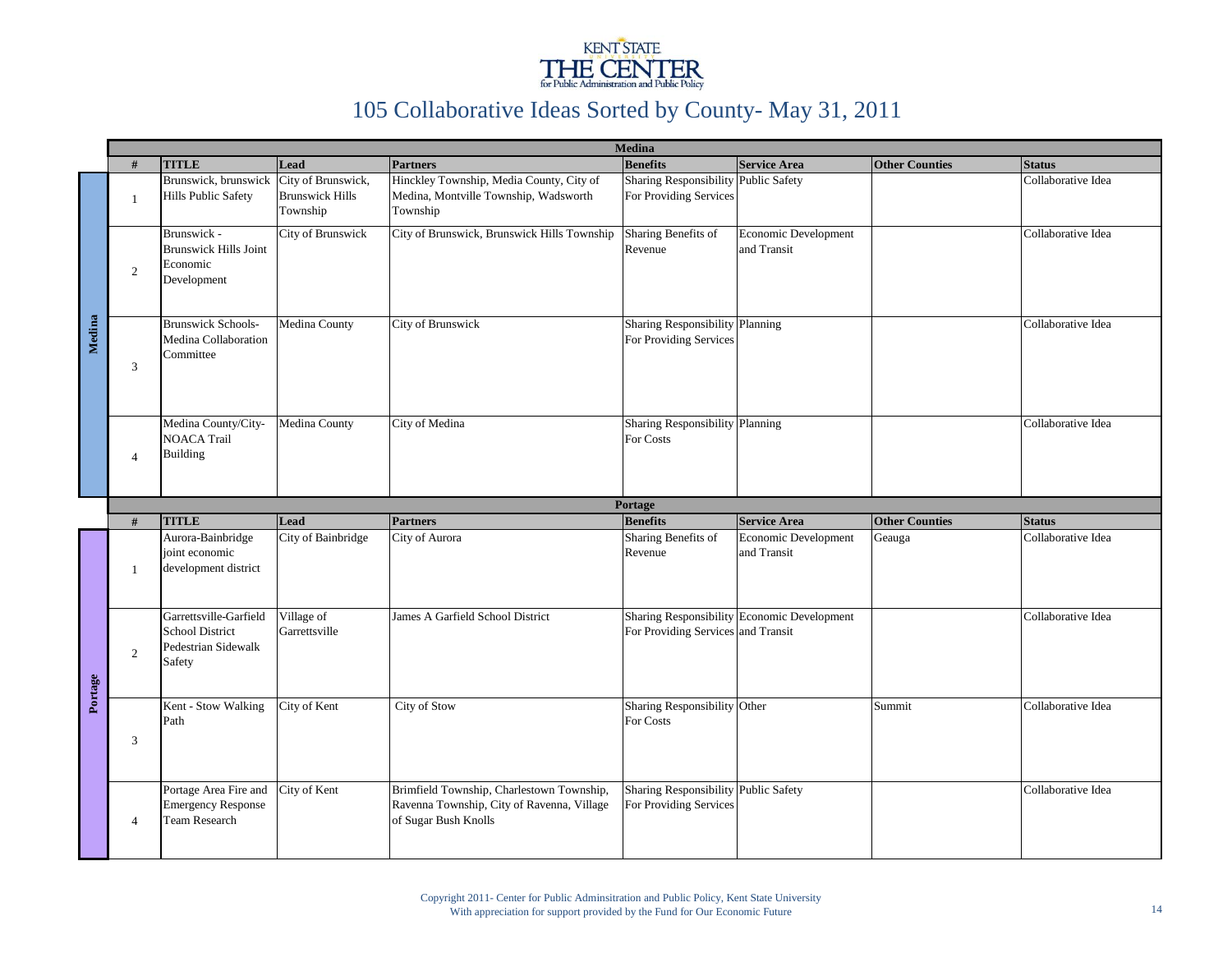

|         |        |                                                                         |                                            |                                                                                                                                                                                                                                                                                                                                                                                         | Portage                                                        |                                               |                       |                    |
|---------|--------|-------------------------------------------------------------------------|--------------------------------------------|-----------------------------------------------------------------------------------------------------------------------------------------------------------------------------------------------------------------------------------------------------------------------------------------------------------------------------------------------------------------------------------------|----------------------------------------------------------------|-----------------------------------------------|-----------------------|--------------------|
|         | #      | <b>TITLE</b>                                                            | Lead                                       | <b>Partners</b>                                                                                                                                                                                                                                                                                                                                                                         | <b>Benefits</b>                                                | <b>Service Area</b>                           | <b>Other Counties</b> | <b>Status</b>      |
|         | 5      | Portage-Aurora<br>Recycling Program                                     | Portage County                             | Aurora City School District, Crestwood Local<br>School District, Field Local School District,<br>James A. Garfield Local School District, Kent<br>City School District, Ravenna City School<br>District, Rootstown Local School District,<br>Southeast Local School District, Streetsboro<br>City School District, Waterloo Local School<br>District, Windham Exempted Village District | For Costs                                                      | Sharing Responsibility Health and Environment |                       | Collaborative Idea |
|         | 6      | Portage County, Kent,<br>Ravenna Health<br>Department<br>Consolidation  | Portage County                             | Portage County Health Department, City of<br>Kent Health Department, City of Ravenna<br><b>Health Department</b>                                                                                                                                                                                                                                                                        | Merging Partners Into<br>One Organization                      | Health and Environment                        |                       | Collaborative Idea |
| Portage | $\tau$ | Water/Sewer Project                                                     | of Commissioners                           | Portage-Hiram College Portage County Board Hiram College, Village of Hiram, Village of<br>Windham, Village of Mantua, Village of<br>Garrettsville                                                                                                                                                                                                                                       | For Costs                                                      | Sharing Responsibility Health and Environment |                       | Collaborative Idea |
|         | 8      | Portage-Ravenna Fire<br><b>Investigation Team</b>                       | Portage County Fire<br>Chief's Association | City of Ravenna                                                                                                                                                                                                                                                                                                                                                                         | Sharing Responsibility Public Safety<br>For Providing Services |                                               |                       | Collaborative Idea |
|         | 9      | Ravenna - Ravenna<br>Township Joint<br>Economic<br>Development District | City of Ravenna                            | Ravenna Township                                                                                                                                                                                                                                                                                                                                                                        | Sharing Benefits of<br>Revenue                                 | Economic Development<br>and Transit           |                       | Collaborative Idea |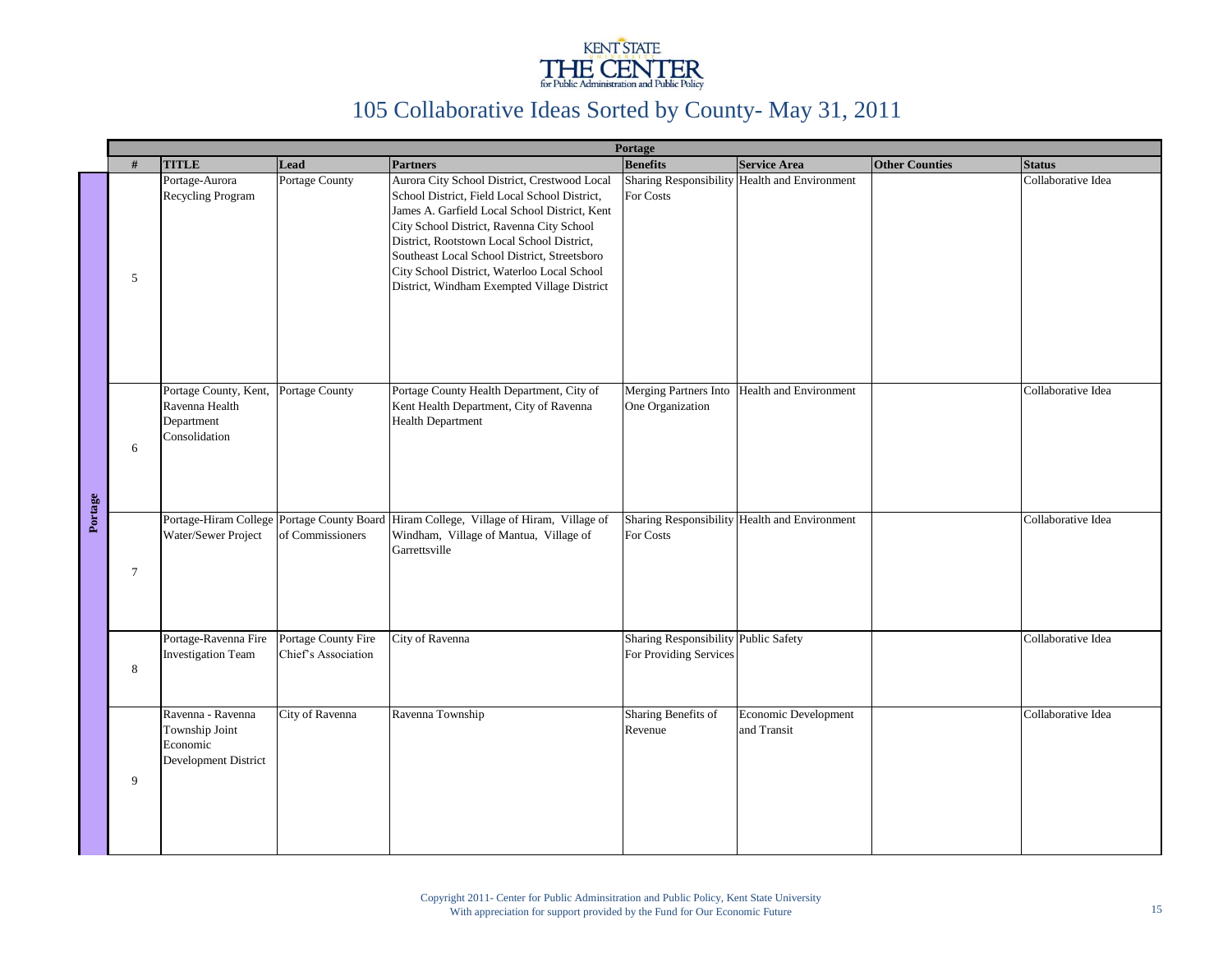

|              |                |                                                                                                                        | <b>Stark</b>       |                                                                                                 |                                                                   |                                                            |                       |                    |  |  |
|--------------|----------------|------------------------------------------------------------------------------------------------------------------------|--------------------|-------------------------------------------------------------------------------------------------|-------------------------------------------------------------------|------------------------------------------------------------|-----------------------|--------------------|--|--|
|              | #              | <b>TITLE</b>                                                                                                           | Lead               | <b>Partners</b>                                                                                 | <b>Benefits</b>                                                   | <b>Service Area</b>                                        | <b>Other Counties</b> | <b>Status</b>      |  |  |
|              | $\mathbf{1}$   | Canton Cooperative<br>Economic<br>Development and<br>Annexation<br>Agreement/Joint<br>Economic<br>Development District | City of Canton     | Jackson Township                                                                                | Sharing Benefits of<br>Revenue                                    | Economic Development<br>and Transit                        |                       | Collaborative Idea |  |  |
|              | 2              | Jackson-Canton<br>Economic<br>Development                                                                              | Jackson Township   | City of Canton                                                                                  | For Costs                                                         | Sharing Responsibility Economic Development<br>and Transit |                       | Collaborative Idea |  |  |
| <b>Stark</b> | 3              | Jackson Township-<br>Jackson Schools<br>Collaboration                                                                  | Jackson Township   | Jackson Local Schools                                                                           | Sharing Responsibility Education<br>For Providing Services        |                                                            |                       | Collaborative Idea |  |  |
|              | $\overline{4}$ | Louisville-Nimishillen<br>Township police fire<br>and dispatch                                                         | City of Louisville | Nimishillen Township                                                                            | Sharing Responsibility Public Safety<br>For Providing Services    |                                                            |                       | Collaborative Idea |  |  |
|              | 5              | consolidation                                                                                                          | District           | Minerva school district Minerva Local School   West Elementary and Mary Irene Day<br>Elementary | <b>Merging Service</b><br>Provision Staff And<br>Responsibilities | Education                                                  |                       | Collaborative Idea |  |  |
|              | 6              | Perry - Navarre Joint<br>economic<br>Development District                                                              | Perry Township     | Village of Navarre                                                                              | Sharing Benefits of<br>Revenue                                    | Economic Development<br>and Transit                        |                       | Collaborative Idea |  |  |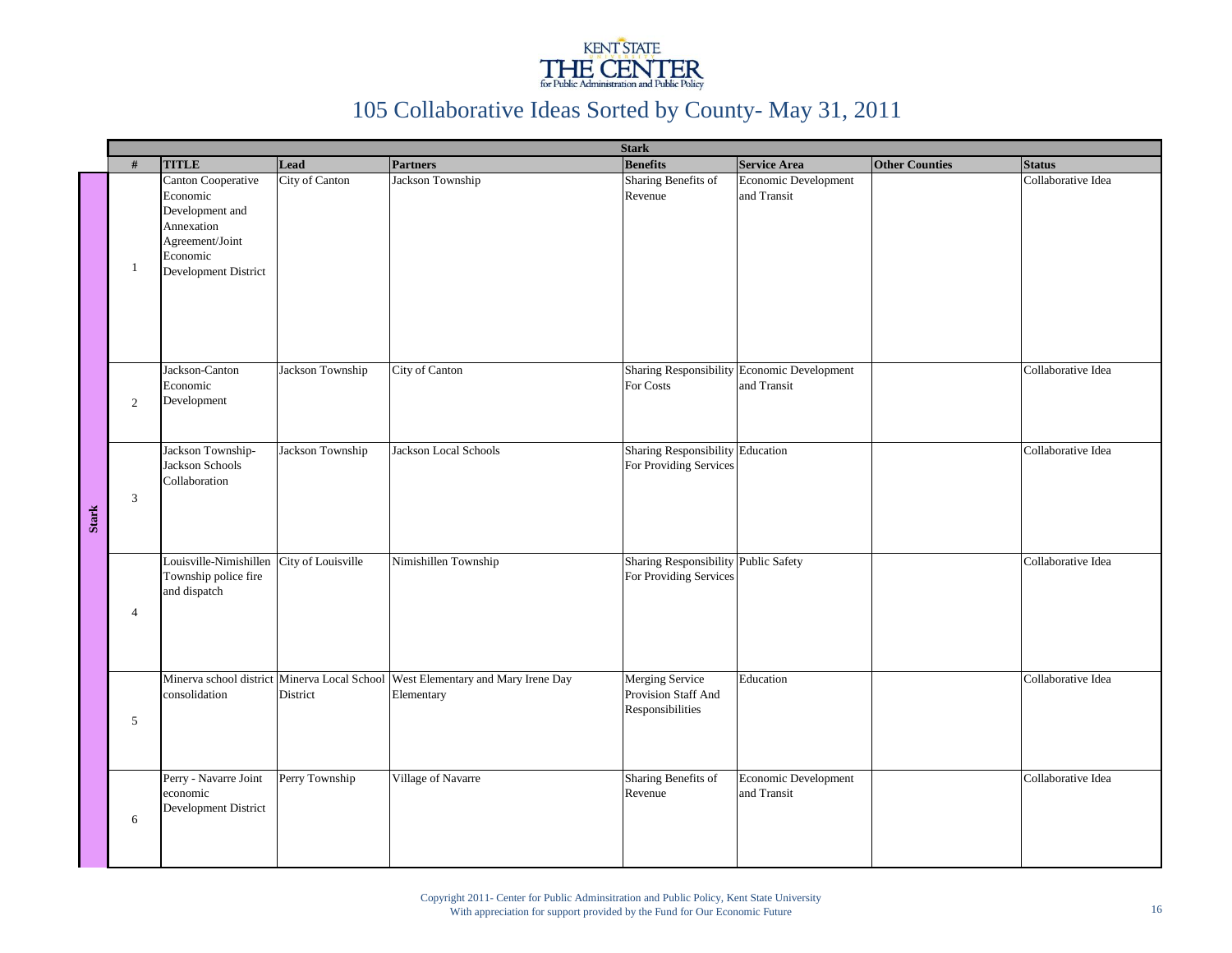

|              |                |                                                                                                                                 |                                                                 |                                                                                                                                   | <b>Stark</b>                                           |                                               |                       |                    |
|--------------|----------------|---------------------------------------------------------------------------------------------------------------------------------|-----------------------------------------------------------------|-----------------------------------------------------------------------------------------------------------------------------------|--------------------------------------------------------|-----------------------------------------------|-----------------------|--------------------|
|              | #              | <b>TITLE</b>                                                                                                                    | Lead                                                            | <b>Partners</b>                                                                                                                   | <b>Benefits</b>                                        | <b>Service Area</b>                           | <b>Other Counties</b> | <b>Status</b>      |
|              | $\overline{7}$ | Perry-Plain Street<br>Sweepings<br>Management                                                                                   | Perry Township                                                  | Plain Township, Lake Township, Jackson<br>Township, City of Massillon, City of North<br>Canton, Stark County Engineers Department | For Costs                                              | Sharing Responsibility Health and Environment |                       | Collaborative Idea |
|              | 8              | building department<br>conslidation                                                                                             | Dept                                                            | Stark County - Canton- Stark County Building City of Canton Building Department                                                   | Merging Partners Into Public Works<br>One Organization |                                               |                       | Collaborative Idea |
| <b>Stark</b> | 9              | Stark County -<br>Lousiville Libraries                                                                                          | <b>Stark County</b>                                             | City of Louisville Library, Stark County<br><b>Library System</b>                                                                 | Merging Partners Into<br>One Organization              | Education                                     |                       | Collaborative Idea |
|              | 10             | <b>Stark Home Energy</b><br>Assistance Program-<br><b>Stark Regional Transit</b><br><b>Authority Financial</b><br>Planning Fair | <b>Stark County Home</b><br><b>Energy Assistance</b><br>Program | <b>Stark County Regional Transit Authority</b>                                                                                    | For Providing Services and Transit                     | Sharing Responsibility Economic Development   |                       | Collaborative Idea |
|              | 11             | Stark Sheriff-<br>Lexington Portable<br>Defibrillators                                                                          | Office                                                          | Stark County Sheriff's Stark County Litter District, Lexington<br>Township, Pike Township, Plain Township                         | Sharing Responsibility Public Safety<br>For Costs      |                                               |                       | Collaborative Idea |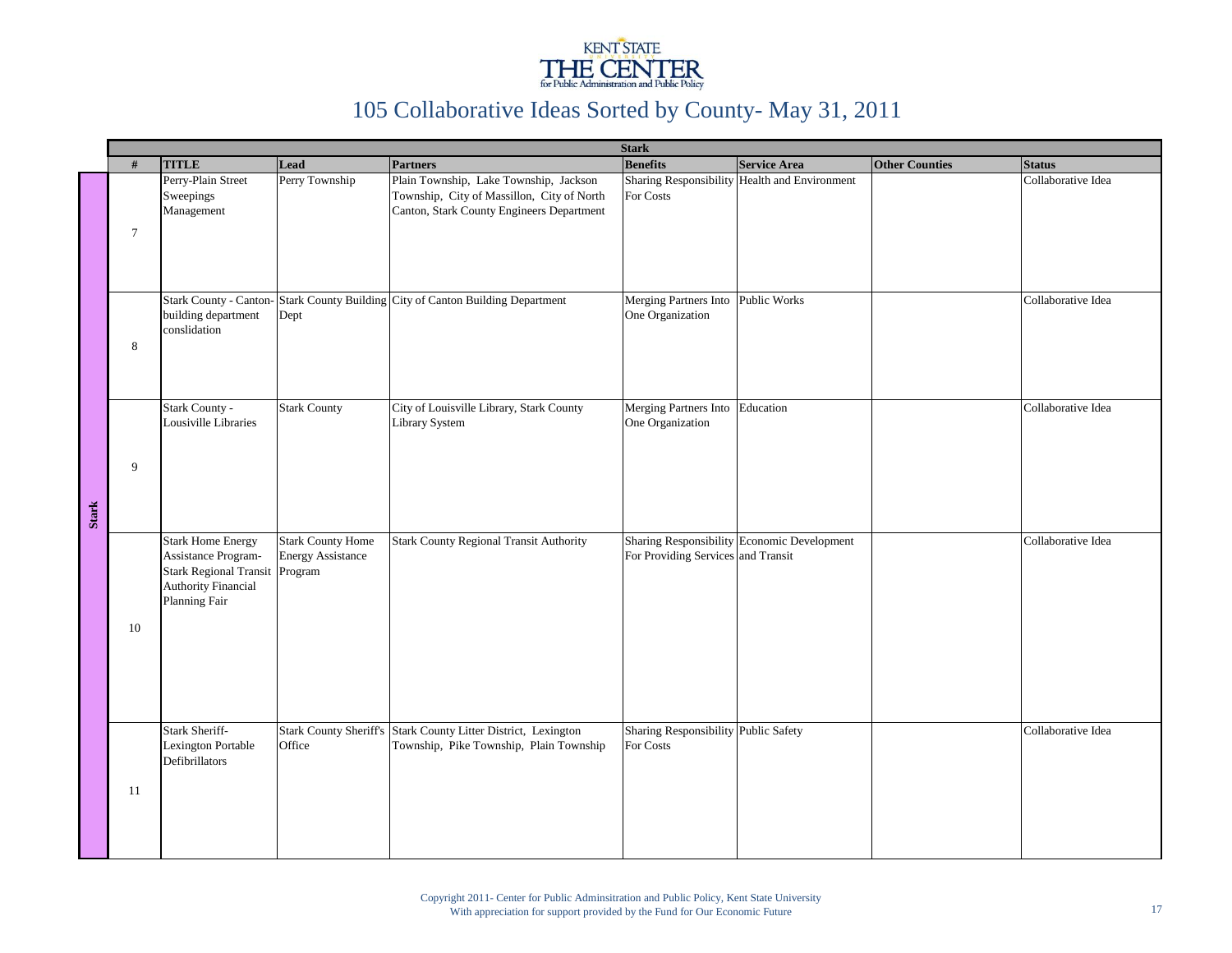

|        |                |                                                                      | <b>Summit</b>                                |                                                            |                                                                   |                      |                       |                    |  |
|--------|----------------|----------------------------------------------------------------------|----------------------------------------------|------------------------------------------------------------|-------------------------------------------------------------------|----------------------|-----------------------|--------------------|--|
|        | #              | <b>TITLE</b>                                                         | Lead                                         | <b>Partners</b>                                            | <b>Benefits</b>                                                   | <b>Service Area</b>  | <b>Other Counties</b> | <b>Status</b>      |  |
|        | -1             | Boston-Peninsula<br>Police services                                  | <b>Boston Township</b>                       | Village of Peninsula                                       | Sharing Responsibility Public Safety<br>For Providing Services    |                      |                       | Collaborative Idea |  |
| Summit | 2              | Clinton-New Franklin<br>Joint Fire Station                           | Village of Clinton                           | New Franklin Township                                      | <b>Merging Service</b><br>Provision Staff And<br>Responsibilities | <b>Public Safety</b> |                       | Collaborative Idea |  |
|        | 3              | Copley-Barberton<br>Dispatch<br>Consolidation                        | Copley Township                              | City of Barberton, City of New Franklin, City<br>of Norton | Merging Partners Into Public Safety<br>One Organization           |                      |                       | Collaborative Idea |  |
|        | $\overline{4}$ | Copley-Bath Dispatch<br>Communications<br>Platform                   | Copley Township                              | Bath Township, City of Norton, Village of<br>Richfield     | Sharing Responsibility Public Safety<br>For Costs                 |                      |                       | Collaborative Idea |  |
|        | 5              | Copley-Norton<br>Consolidated City<br>Government<br>Communications   | Copley Township                              | City of Norton, Village of Richfield, Bath<br>Township     | Merging<br>Administrative Staff<br>and Responsibilities           | Other                |                       | Collaborative Idea |  |
|        | 6              | Cuyahoga Falls -<br><b>Summit County</b><br><b>Regional Dispatch</b> | City of Cuyahoga<br>Falls                    | Summit County                                              | Sharing Responsibility Public Safety<br>For Costs                 |                      |                       | Collaborative Idea |  |
|        | $\overline{7}$ | Hudson -Sourcing<br>Office's<br>Telecommunications<br>Program        | Sourcing Office<br>Council of<br>Governments | City of Hudson                                             | Sharing responsibility<br>for costs                               | Other                |                       | Collaborative Idea |  |
|        | 8              | Kent - Stow Walking<br>Path                                          | City of Kent                                 | City of Stow                                               | Sharing Responsibility Other<br>For Costs                         |                      | Portage               | Collaborative Idea |  |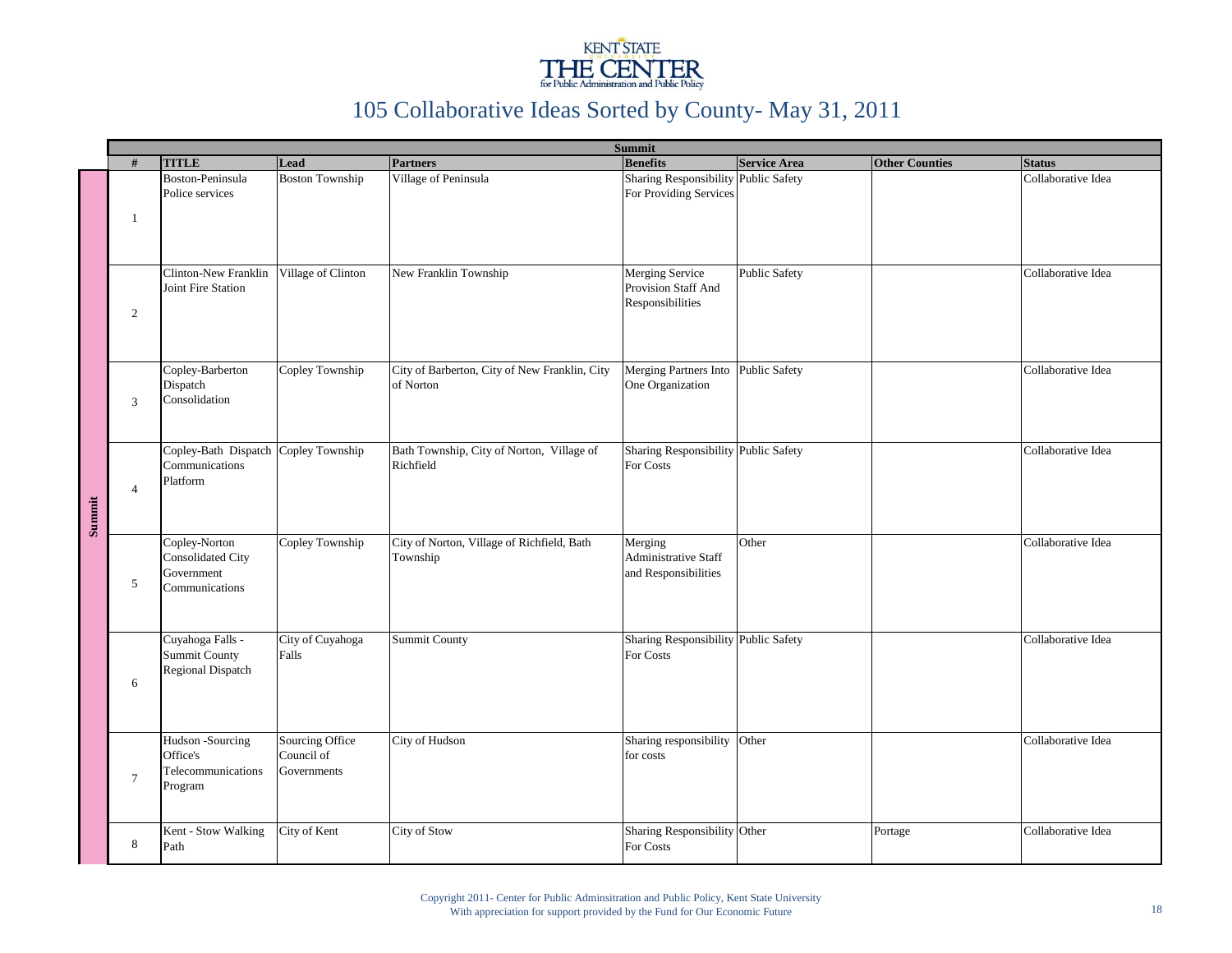

|          |                 |                                                                                                                     |                                                    | <b>Summit</b>                                                              |                                                   |                                                            |                       |                    |  |  |
|----------|-----------------|---------------------------------------------------------------------------------------------------------------------|----------------------------------------------------|----------------------------------------------------------------------------|---------------------------------------------------|------------------------------------------------------------|-----------------------|--------------------|--|--|
|          | #               | <b>TITLE</b>                                                                                                        | Lead                                               | <b>Partners</b>                                                            | <b>Benefits</b>                                   | <b>Service Area</b>                                        | <b>Other Counties</b> | <b>Status</b>      |  |  |
| Summit   | 9               | Norton-Norton Schools City of Norton<br><b>Heavy Lift Garage</b>                                                    |                                                    | Norton City Schools, City of Barberton                                     | <b>Sharing Responsibility</b><br>For Costs        | Economic Development<br>and Transit                        |                       | Collaborative Idea |  |  |
|          | 10              | Richfield-Bath Alarm<br>Siren                                                                                       | Village of Richfield                               | Richfield Township, Bath Township                                          | Sharing Responsibility Public Safety<br>For Costs |                                                            |                       | Collaborative Idea |  |  |
|          | 11              | Richfield-Summit<br>Revenue Sharing                                                                                 | Village of Richfield                               | <b>Summit County</b>                                                       | Sharing Benefits of<br>Revenue                    | Economic Development<br>and Transit                        |                       | Collaborative Idea |  |  |
|          | 12              | Walton Hills-Sagamore Village of Walton<br>Road Rehabilitation                                                      | Hills                                              | Sagamore Township                                                          | For Costs                                         | Sharing Responsibility Economic Development<br>and Transit | Cuyahoga              | Collaborative Idea |  |  |
|          | <b>Trumbull</b> |                                                                                                                     |                                                    |                                                                            |                                                   |                                                            |                       |                    |  |  |
|          | #               | <b>TITLE</b>                                                                                                        | Lead                                               | <b>Partners</b>                                                            | <b>Benefits</b>                                   | <b>Service Area</b>                                        | <b>Other Counties</b> | <b>Status</b>      |  |  |
|          | $\overline{1}$  | Liberty-Brookfield<br>Alternative<br><b>Dispatching Services</b>                                                    | Liberty Township                                   | <b>Brookfield Township</b>                                                 | Sharing Responsibility Public Safety<br>For Costs |                                                            |                       | Collaborative Idea |  |  |
| Trumbull | 2               | Wellsville Local<br>School District and<br>Trumbull, Mahoning<br>Schools- No Child Left<br><b>Behind Compliance</b> | Wellsville Village<br><b>Local School District</b> | Trumbull County School District, Mahoning<br><b>County School District</b> | Sharing Responsibility Education<br>For Costs     |                                                            | Carroll, Mahoning     | Collaborative Idea |  |  |